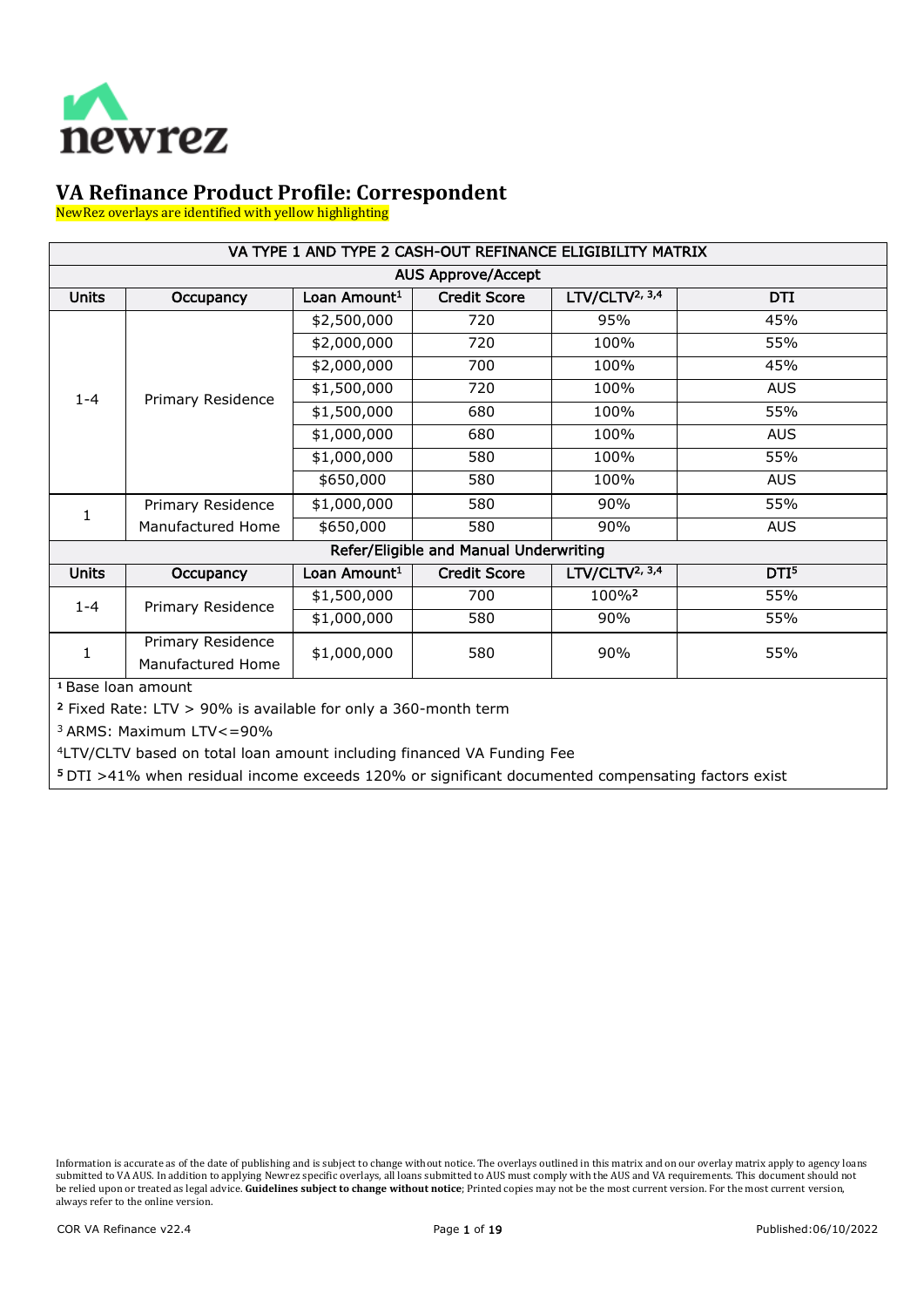

NewRez overlays are identified with yellow highlighting

| VA INTEREST RATE REDUCTION REFINANCE LOANS (IRRRL) |                                        |                            |                              |                       |                  |
|----------------------------------------------------|----------------------------------------|----------------------------|------------------------------|-----------------------|------------------|
|                                                    |                                        |                            | <b>Non-Credit Qualifying</b> |                       |                  |
| <b>Units</b>                                       | Occupancy                              | <b>Base Loan</b><br>Amount | <b>Credit Score</b>          | LTV/CLTV <sup>1</sup> | DTI <sup>2</sup> |
|                                                    |                                        | \$2,500,000                | 720                          | 105/125               | <b>NA</b>        |
| $1 - 4$                                            | Primary Residence                      | \$2,000,000                | 700                          | 105/125               | <b>NA</b>        |
|                                                    | Non-owner Occupied                     | \$1,500,000                | 680                          | 105/125               | <b>NA</b>        |
|                                                    |                                        | \$1,000,000                | 580                          | 105/125               | <b>NA</b>        |
| 1                                                  | Primary Residence<br>Manufactured Home | \$1,000,000                | 580                          | 105/125               | <b>NA</b>        |
|                                                    |                                        |                            | <b>Credit Qualifying</b>     |                       |                  |
| <b>Units</b>                                       | Occupancy                              | <b>Base Loan</b><br>Amount | <b>Credit Score</b>          | LTV/CLTV <sup>1</sup> | DTI <sup>2</sup> |
|                                                    |                                        | \$2,500,000                | 720                          | 105/125               | 45%              |
|                                                    | Primary Residence                      | \$2,000,000                | 720                          | 105/125               | 55%              |
| $1 - 4$                                            | Non-owner Occupied                     | \$2,000,000                | 700                          | 105/125               | 45%              |
|                                                    |                                        | \$1,500,000                | 680                          | 105/125               | 45%              |
|                                                    |                                        | \$1,000,000                | 580                          | 105/125               | 55%              |
| 1                                                  | Primary Residence<br>Manufactured Home | \$1,000,000                | 580                          | 105/125               | 55%              |

1 LTV/CLTV will be based off of one of the following:

• The original loan amount of prior VA mortgage

- Exterior only appraisal (Form 2055)
- Newrez approved AVM
	- o Corelogic (FSD<=15)
	- o Collateral Analytics-Black Knight (FSD<=15)
	- o Freddie HVE (confidence level of High)
	- o MBS Highway (≥ 3 stars)
	- o Clear Capital (≥ 80)

• VA Approved/Vee Fee Panel appraiser must not be used if an appraisal is obtained

2 DTI >41% when residual income exceeds 120% or significant documented compensating factors exist

Information is accurate as of the date of publishing and is subject to change without notice. The overlays outlined in this matrix and on our overlay matrix apply to agency loans submitted to VA AUS. In addition to applying Newrez specific overlays, all loans submitted to AUS must comply with the AUS and VA requirements. This document should not be relied upon or treated as legal advice. **Guidelines subject to change without notice**; Printed copies may not be the most current version. For the most current version, always refer to the online version.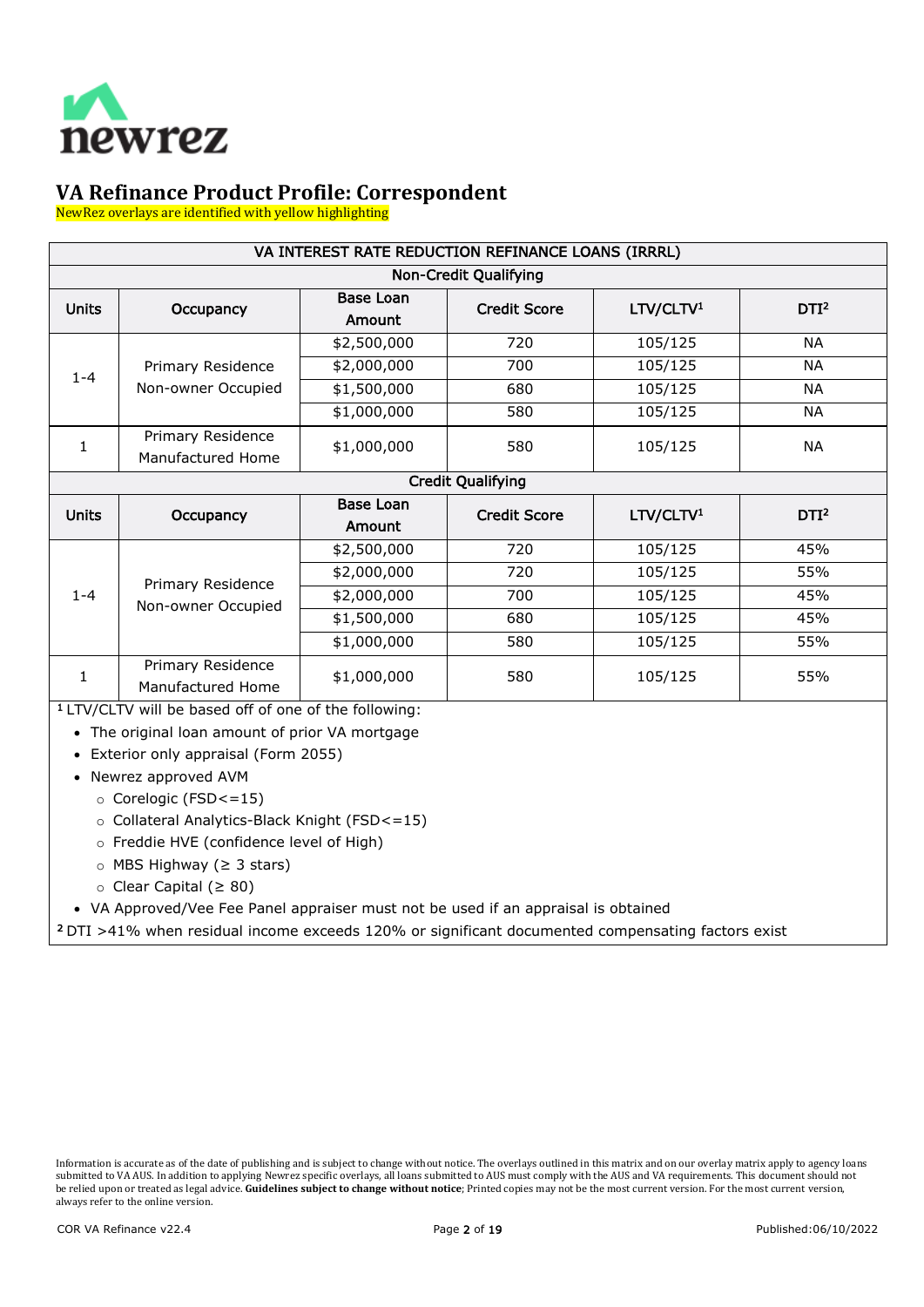

NewRez overlays are identified with yellow highlighting

- 1. [Loan Terms](#page-3-0)
- 2. [Product Codes](#page-3-1)
- 3. [ARM Adjustments](#page-3-2)
- 4. [Temporary Buydown](#page-3-3)
- 5. [Qualified Mortgage](#page-3-4)
- 6. [Seasoning](#page-3-5)
- 7. [Net Tangible Benefit](#page-4-0)
- 8. [Power of Attorney](#page-6-0)
- 9. [Eligible AUS Decision](#page-6-1)
- 10. [Manual Underwrite](#page-6-2)
- 11. [Qualifying Rate](#page-6-3)
- 12. [Compensating Factors](#page-6-4)
- 13. [Residual Income](#page-7-0)
- 14. [Types of Financing](#page-7-1)
- 15. [Incidental Cash Back](#page-7-2)
- 16. [Eligible Subordinate Financing](#page-7-3)
- 17. [Ineligible Subordinate Financing](#page-7-4)
- 18. [Texas Owner-Occupied Properties](#page-7-5)
- 19. [Guaranty/ Entitlement](#page-9-0)
- 20. [VA Funding Fee](#page-9-1)
- 21. [Occupancy](#page-9-2)
- 22. [Eligible Property Types](#page-10-0)
- 23. [Ineligible Property Types](#page-10-1)
- 24. [Ineligible States](#page-10-2)
- 25. [Eligible Borrowers](#page-10-3)
- 26. [Non-Occupant Co-Borrower](#page-11-0)
- 27. [Credit](#page-11-1)
- 28. [Housing Payment History](#page-11-2)
- 29. [Rental Payment History](#page-12-0)
- 30. [Assets](#page-12-1)
- 31. [Reserves](#page-13-0)
- 32. [Employment/ Income](#page-13-1)
- 33. [IRS Form 4506-C](#page-13-2)
- 34. [Tax Transcripts](#page-14-0)
- 35. [Maximum Financed Properties](#page-14-1)
- 36. [Appraisals](#page-14-2)
- 37. [Energy Efficient Mortgage \(EEM\) Program](#page-14-3)
- 38. [Principal Curtailment](#page-14-4)
- 39. [Escrow Waivers](#page-15-0)
- 40. [Disclosures](#page-15-1)
- 41. [Resources](#page-15-2)
- 42. [Ineligible Program](#page-15-3)
- 43. [Version History](#page-16-0)

Information is accurate as of the date of publishing and is subject to change without notice. The overlays outlined in this matrix and on our overlay matrix apply to agency loans submitted to VA AUS. In addition to applying Newrez specific overlays, all loans submitted to AUS must comply with the AUS and VA requirements. This document should not be relied upon or treated as legal advice. **Guidelines subject to change without notice**; Printed copies may not be the most current version. For the most current version, always refer to the online version.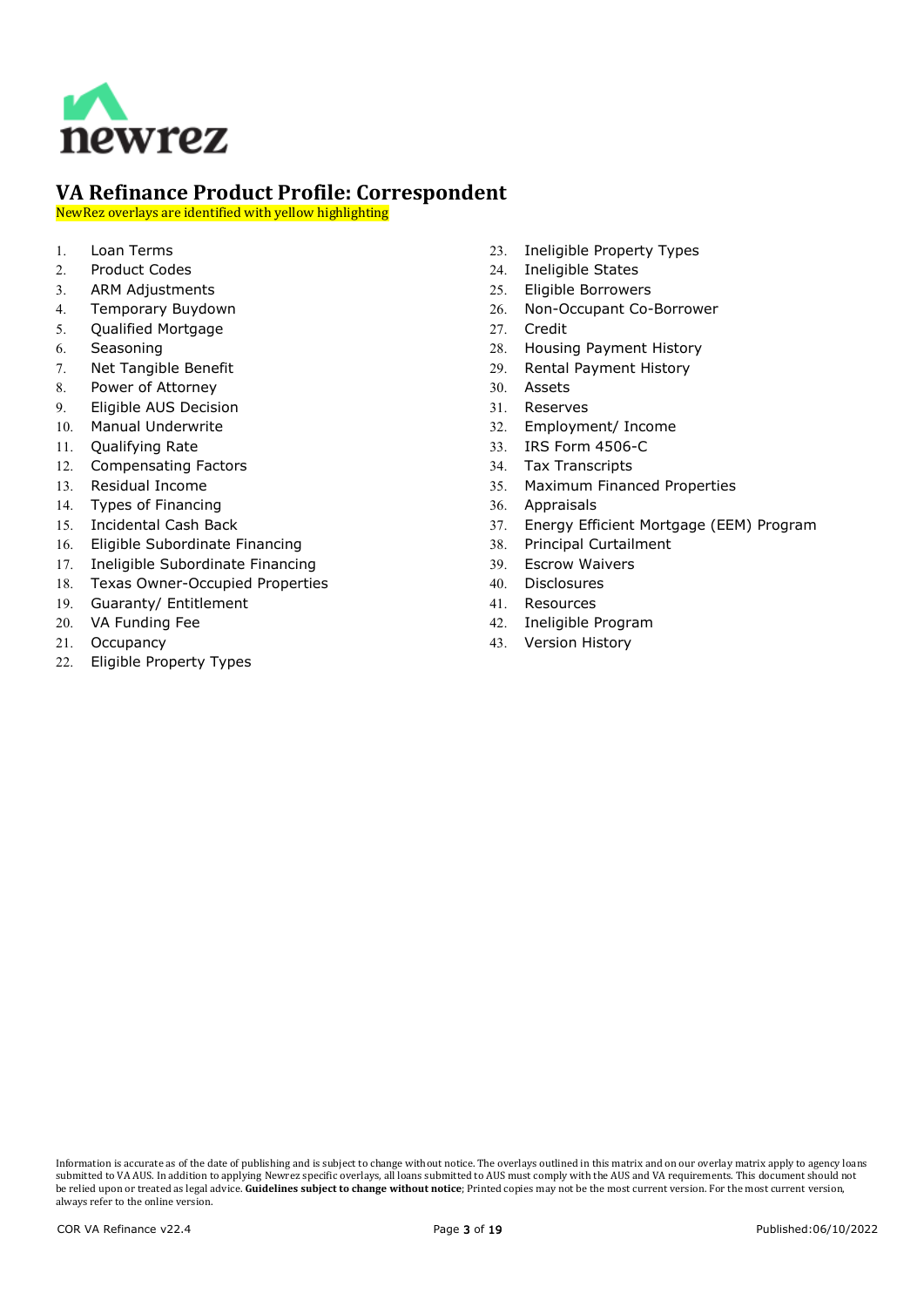

NewRez overlays are identified with yellow highlighting

<span id="page-3-5"></span><span id="page-3-4"></span><span id="page-3-3"></span><span id="page-3-2"></span><span id="page-3-1"></span><span id="page-3-0"></span>

|    |                          |                                                                                                                                                                                   | <b>IRRRL</b>                                  |            | <b>CASH-OUT REFINANCE</b> |                                                                                              |                                    |
|----|--------------------------|-----------------------------------------------------------------------------------------------------------------------------------------------------------------------------------|-----------------------------------------------|------------|---------------------------|----------------------------------------------------------------------------------------------|------------------------------------|
| 1. | <b>Loan Terms</b>        | • Fixed Rate: 10- to 30-year terms in annual increments                                                                                                                           |                                               |            |                           |                                                                                              |                                    |
|    |                          | • ARMs: 30-year term                                                                                                                                                              |                                               |            |                           |                                                                                              |                                    |
| 2. | <b>Product Codes</b>     | Y27<br>VA Fixed Rate 10 Year                                                                                                                                                      |                                               |            | Y29                       |                                                                                              | High-Balance VA Fixed Rate 10 Year |
|    |                          | 075                                                                                                                                                                               | VA Fixed Rate 15 Year                         |            | V <sub>54</sub>           |                                                                                              | High-Balance VA Fixed Rate 15 Year |
|    |                          | Y26                                                                                                                                                                               | VA Fixed Rate 20 Year                         |            | Y28                       |                                                                                              | High-Balance VA Fixed Rate 20 Year |
|    |                          | 076                                                                                                                                                                               | VA Fixed Rate 30 Year                         |            | V <sub>53</sub>           |                                                                                              | High-Balance VA Fixed Rate 30 Year |
|    |                          | W66                                                                                                                                                                               | VA Hybrid 5/1 ARM 1/1/5                       |            | W67                       | High-Balance VA Hybrid 5/1 ARM<br>1/1/5                                                      |                                    |
|    | 3. ARM                   | Index                                                                                                                                                                             |                                               |            |                           | One Year Treasury Bill per the Wall Street Journal                                           |                                    |
|    | Adjustments              | Margin                                                                                                                                                                            | 2.00%<br>2.25%                                |            |                           |                                                                                              |                                    |
|    |                          | Life Floor                                                                                                                                                                        | The Floor is the Margin                       |            |                           |                                                                                              |                                    |
|    |                          | <b>Interest Rate</b>                                                                                                                                                              | Product                                       | First      |                           | Subsequent                                                                                   | Lifetime                           |
|    |                          | Caps                                                                                                                                                                              | 5/1(1/1/5)                                    | $1\%$      |                           | $1\%$                                                                                        | $5\%$                              |
|    |                          | Change Date                                                                                                                                                                       | 5/1                                           |            |                           | The first Change Date is the 61 <sup>st</sup> payment due date.                              |                                    |
|    |                          |                                                                                                                                                                                   |                                               |            |                           | Subsequent Change Dates are every twelve (12) months                                         |                                    |
|    |                          |                                                                                                                                                                                   |                                               | thereafter |                           |                                                                                              |                                    |
|    |                          | Conversion                                                                                                                                                                        | Not available                                 |            |                           |                                                                                              |                                    |
|    |                          | Option                                                                                                                                                                            |                                               |            |                           |                                                                                              |                                    |
|    | 4. Temporary             | Not permitted                                                                                                                                                                     |                                               |            |                           |                                                                                              |                                    |
|    | <b>Buydown</b>           | All VA loans are considered Safe Harbor loans                                                                                                                                     |                                               |            |                           |                                                                                              |                                    |
| 5. | Qualified                |                                                                                                                                                                                   |                                               |            |                           |                                                                                              |                                    |
|    | Mortgage<br>6. Seasoning |                                                                                                                                                                                   |                                               |            |                           |                                                                                              |                                    |
|    |                          | • Borrower must have made at least six consecutive monthly payments on the loan being                                                                                             |                                               |            |                           |                                                                                              |                                    |
|    |                          | refinanced (the borrower may not pre-pay the current loan to meet the requirement)<br>$\circ$ Any interruption in the monthly payments before the initial six months of seasoning |                                               |            |                           |                                                                                              |                                    |
|    |                          |                                                                                                                                                                                   |                                               |            |                           | will require the Veteran to reset the minimum loan seasoning time frame. Six                 |                                    |
|    |                          |                                                                                                                                                                                   |                                               |            |                           | consecutive monthly mortgage payments paid within the month due is required after            |                                    |
|    |                          |                                                                                                                                                                                   |                                               |            |                           | the last missed payment to meet the statutory seasoning requirement; and                     |                                    |
|    |                          |                                                                                                                                                                                   |                                               |            |                           | o The Note date of the refinance loan occurs no earlier than 210 days after the date on      |                                    |
|    |                          |                                                                                                                                                                                   |                                               |            |                           | which the first monthly payment was due on the mortgage being refinanced                     |                                    |
|    |                          |                                                                                                                                                                                   |                                               |            |                           | • For refinance of modified mortgages, the Note date of new loan must be on or after the     |                                    |
|    |                          | later of:                                                                                                                                                                         |                                               |            |                           |                                                                                              |                                    |
|    |                          |                                                                                                                                                                                   |                                               |            |                           | $\circ$ The date that is 210 days after the date on which the first modified monthly payment |                                    |
|    |                          |                                                                                                                                                                                   | was due on the mortgage being refinanced, and |            |                           |                                                                                              |                                    |
|    |                          |                                                                                                                                                                                   |                                               |            |                           | $\circ$ The date on which six modified payments have been made on the mortgage being         |                                    |
|    |                          | refinanced                                                                                                                                                                        |                                               |            |                           |                                                                                              |                                    |
|    |                          | • Cash-out Refinances                                                                                                                                                             |                                               |            |                           |                                                                                              |                                    |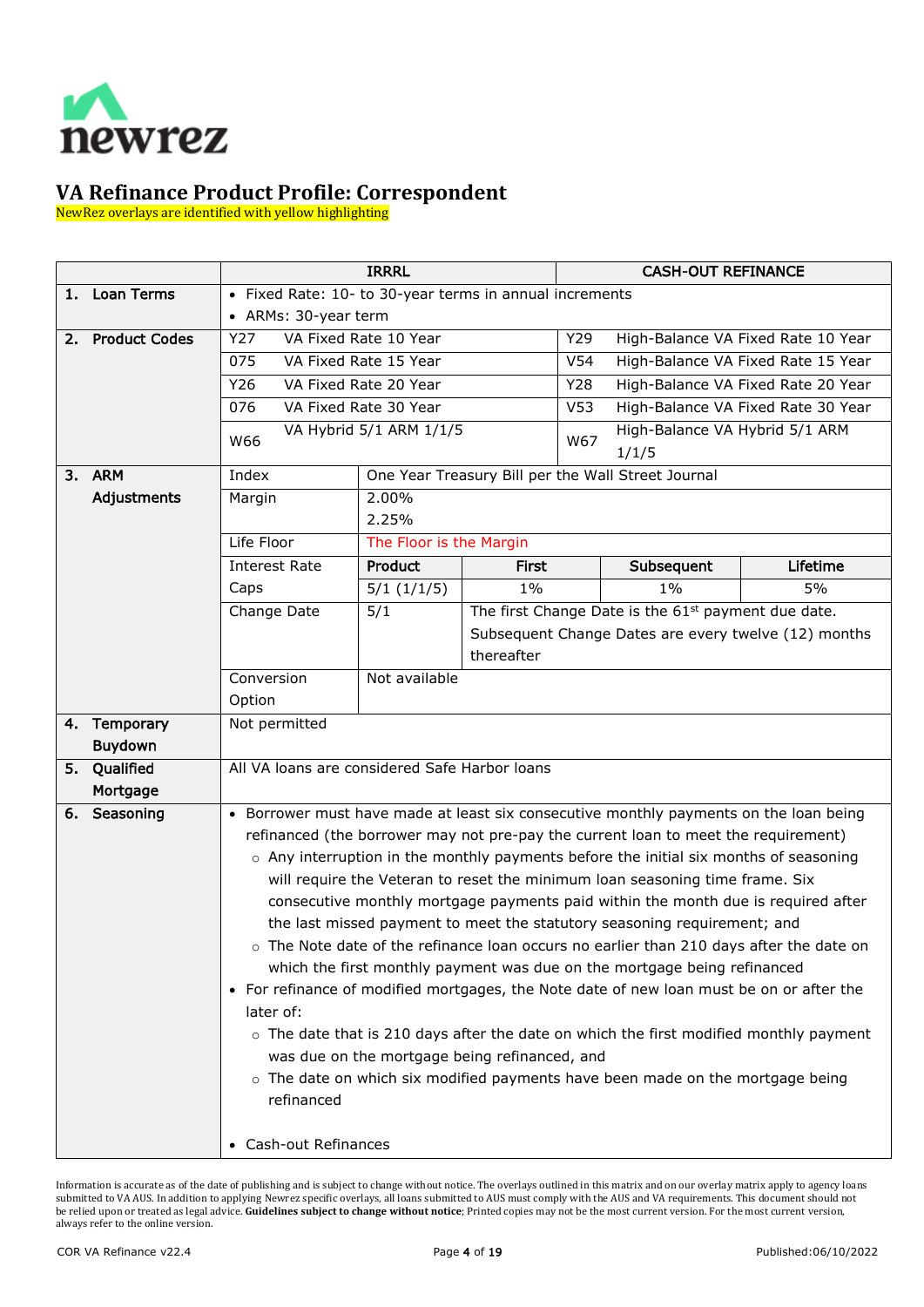

NewRez overlays are identified with yellow highlighting

<span id="page-4-0"></span>

|                 | <b>IRRRL</b>                       |                                                                                   | <b>CASH-OUT REFINANCE</b>                                                            |  |  |  |
|-----------------|------------------------------------|-----------------------------------------------------------------------------------|--------------------------------------------------------------------------------------|--|--|--|
|                 |                                    |                                                                                   | o The following types of loans with no payments being refinanced are exempt from the |  |  |  |
|                 |                                    | above six-month payment seasoning requirements                                    |                                                                                      |  |  |  |
|                 | • Balloon Mortgages                |                                                                                   |                                                                                      |  |  |  |
|                 | • Reverse Mortgages                |                                                                                   |                                                                                      |  |  |  |
|                 |                                    | Non-mortgage Debt (e.g., tax liens, mechanics liens)                              |                                                                                      |  |  |  |
|                 | • Construction Loans               |                                                                                   |                                                                                      |  |  |  |
|                 |                                    |                                                                                   | • Construction to Permanent loans is exempt from 210-day seasoning requirement       |  |  |  |
| 7. Net Tangible |                                    |                                                                                   | • Delegated Clients are responsible for compliance with NTB requirements             |  |  |  |
| <b>Benefit</b>  | • For loans underwritten by Newrez |                                                                                   |                                                                                      |  |  |  |
|                 |                                    |                                                                                   | ○ A Net Tangible Benefit Worksheet must be completed on ALL refinance transactions   |  |  |  |
|                 |                                    |                                                                                   | regardless of AUS score. Refer to the Newrez Net Tangible Benefit (NTB) Worksheet    |  |  |  |
|                 |                                    |                                                                                   | ○ Recoupment of fees and incurred costs must occur within 36 months of the note date |  |  |  |
|                 |                                    | for all IRRRL and Type 1 Cash-out VA to VA refinances.                            |                                                                                      |  |  |  |
|                 |                                    | o If the payment is increasing and does not meet the 36-month recoupment, closing |                                                                                      |  |  |  |
|                 |                                    | costs and discount points cannot be charged                                       |                                                                                      |  |  |  |
|                 | <b>IRRRL</b>                       | <b>NTB</b>                                                                        |                                                                                      |  |  |  |
|                 | Fixed Rate to                      |                                                                                   | • The new loan must have an interest rate that is at least 50 basis                  |  |  |  |
|                 | <b>Fixed Rate</b>                  |                                                                                   | points less in interest rate compared to the interest rate on the loan               |  |  |  |
|                 |                                    | being refinanced                                                                  |                                                                                      |  |  |  |
|                 |                                    |                                                                                   | • Recoupment of fees and incurred costs (excludes funding fee, escrows               |  |  |  |
|                 |                                    |                                                                                   | and prepaids) must occur within 36 months of the note date                           |  |  |  |
|                 |                                    |                                                                                   |                                                                                      |  |  |  |
|                 |                                    |                                                                                   | Example: Interest rate for loan being refinanced is 4.5%. New loan                   |  |  |  |
|                 |                                    | must be no more than 4%                                                           |                                                                                      |  |  |  |
|                 | Fixed Rate to                      |                                                                                   | • The new loan must have an interest rate that is at least 200 basis                 |  |  |  |
|                 | ARM                                |                                                                                   | points less in interest rate than the interest rate on the loan being                |  |  |  |
|                 |                                    | refinanced                                                                        |                                                                                      |  |  |  |
|                 |                                    |                                                                                   | • Recoupment of fees and incurred costs (excludes funding fee, escrows               |  |  |  |
|                 |                                    |                                                                                   | and prepaids) must occur within 36 months of the Note date                           |  |  |  |
|                 |                                    |                                                                                   |                                                                                      |  |  |  |
|                 |                                    |                                                                                   | Example: Interest rate for loan being refinanced is 6.5%. New loan                   |  |  |  |
|                 |                                    | must be no more than 4.5%                                                         |                                                                                      |  |  |  |
|                 |                                    |                                                                                   |                                                                                      |  |  |  |
|                 |                                    |                                                                                   | The payment of any discount points requires an appraisal and a                       |  |  |  |
|                 |                                    |                                                                                   | maximum LTV of 90% or 100%, depending on the amount of discount                      |  |  |  |
|                 |                                    | points paid:                                                                      |                                                                                      |  |  |  |
|                 |                                    |                                                                                   | Less than or equal to 1% in discount points paid permits LTV                         |  |  |  |
|                 |                                    | maximum of 100% of the appraised value                                            |                                                                                      |  |  |  |
|                 |                                    | $\bullet$                                                                         | Greater than 1% in discount points paid permits LTV maximum of                       |  |  |  |
|                 |                                    | 90% of the appraised value                                                        |                                                                                      |  |  |  |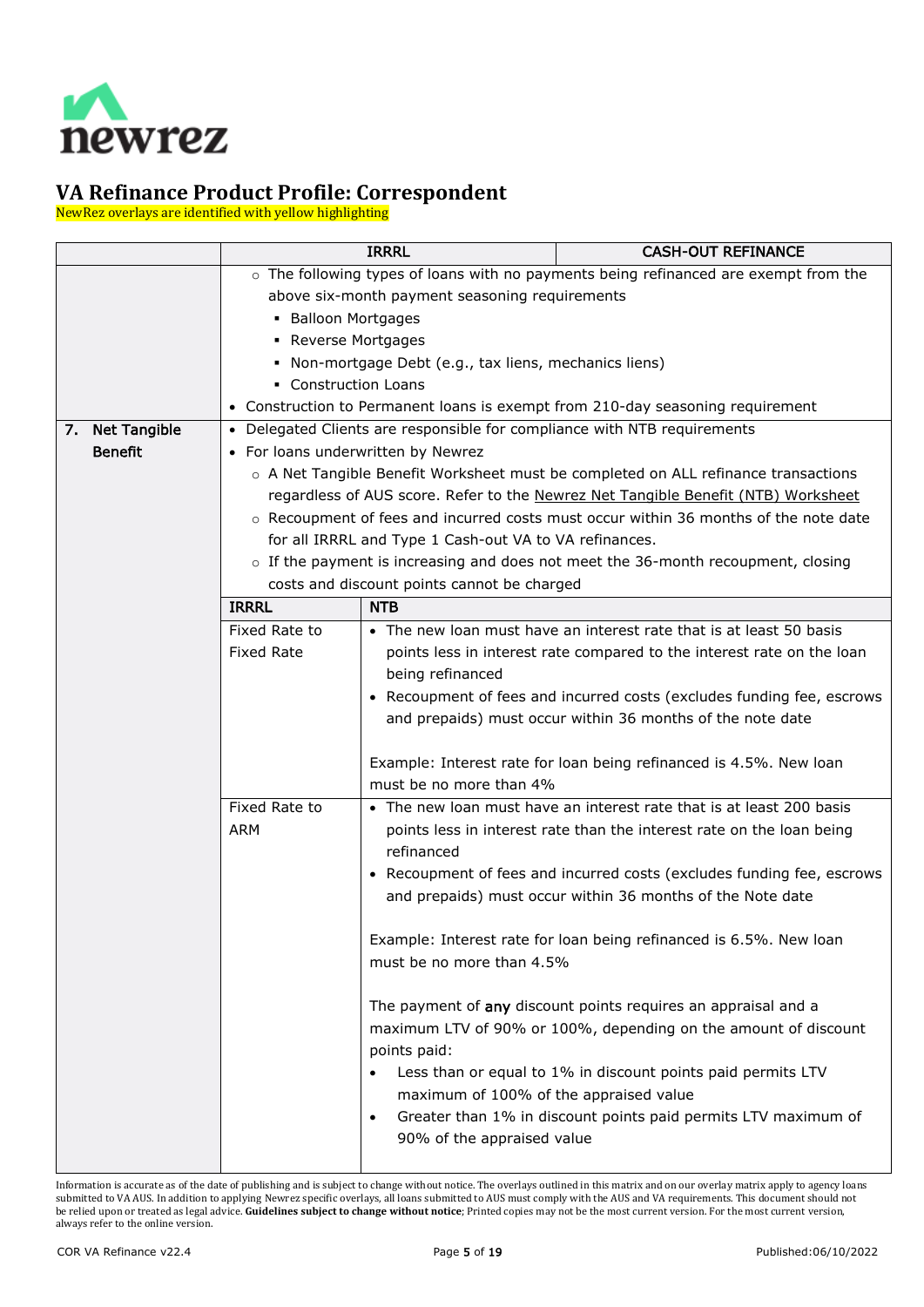

NewRez overlays are identified with yellow highlighting

|                   | <b>IRRRL</b>                                 | <b>CASH-OUT REFINANCE</b>                                                      |
|-------------------|----------------------------------------------|--------------------------------------------------------------------------------|
|                   | Acceptable Appraisals                        |                                                                                |
|                   |                                              | 1. Exterior-Only Inspection Residential Appraisal Report (Form 2055)           |
|                   |                                              | 2. Uniform Residential Appraisal Report (Form 1004)                            |
|                   |                                              | 3. Exterior-Only Inspection Individual Condominium Unit Appraisal              |
|                   | Report (Form 1075)                           |                                                                                |
|                   |                                              | 4. Individual Condominium Unit Appraisal Report (Form 1073)                    |
|                   |                                              |                                                                                |
|                   |                                              | NewRez will require the Veteran to pay for the appraisal. The cost must        |
|                   |                                              | be included as part of the recoupment cost. The Veteran may only be            |
|                   |                                              | charged a reasonable and customary amount, and only charged for one            |
|                   | appraisal                                    |                                                                                |
| ARM to ARM        | • Reduction in interest rate is not required |                                                                                |
|                   |                                              | • Recoupment of fees and incurred costs (excludes funding fee, escrows         |
|                   |                                              | and prepaids) must occur within 36 months of the Note date                     |
| ARM to Fixed      | • Reduction in interest rate is not required |                                                                                |
| Rate              |                                              | • Recoupment of fees and incurred costs (excludes funding fee, escrows         |
|                   |                                              | and prepaids) must occur within 36 months of the note date                     |
| Cash-out Refi     | <b>NTB</b>                                   |                                                                                |
| Must meet at      |                                              | i. The new loan eliminates monthly mortgage insurance, whether                 |
| least one of the  |                                              | public or private, or monthly guaranty insurance;                              |
| eight net         |                                              | ii. The term of the new loan is shorter than the term of the loan being        |
| tangible benefits | refinanced;                                  |                                                                                |
|                   | iii.                                         | The interest rate on the new loan is lower than the interest rate on           |
|                   | the loan being refinanced;                   |                                                                                |
|                   |                                              | iv. The payment on the new loan is lower than the payment on the               |
|                   | loan being refinanced;                       |                                                                                |
|                   |                                              | v. The new loan results in an increase in the borrower's monthly               |
|                   | residual income;                             |                                                                                |
|                   | vi.                                          | The new loan refinances an interim loan to construct, alter, or                |
|                   | repair the home;                             |                                                                                |
|                   |                                              | vii. The new loan amount is equal to or less than 90 percent of the            |
|                   | reasonable value of the home; or             |                                                                                |
|                   |                                              | viii. The new loan refinances an adjustable rate loan to a fixed rate          |
|                   | loan.                                        |                                                                                |
|                   |                                              |                                                                                |
|                   |                                              | Refer to the <b>Net Tangible Benefit Worksheet</b> for additional requirements |
|                   | on the above benefits                        |                                                                                |
| Fixed Rate to     | Type 1 VA to VA:                             |                                                                                |
| <b>Fixed Rate</b> |                                              | • The new loan must have an interest rate that is at least 50 basis            |
|                   |                                              | points less in interest rate compared to the interest rate on the loan         |
|                   | being refinanced                             |                                                                                |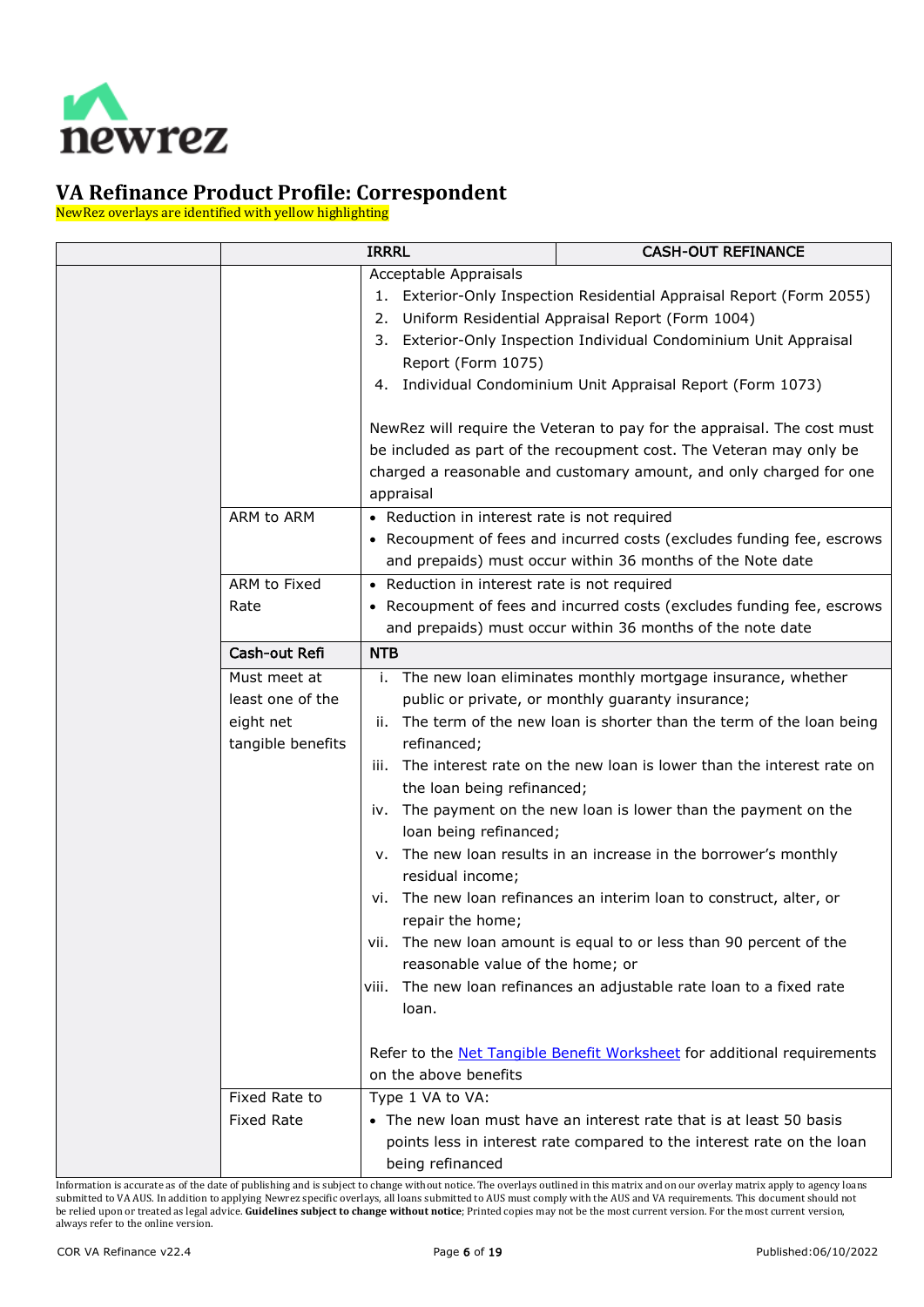

NewRez overlays are identified with yellow highlighting

<span id="page-6-4"></span><span id="page-6-3"></span><span id="page-6-2"></span><span id="page-6-1"></span><span id="page-6-0"></span>

|                           |                                   | <b>IRRRL</b>                                                              | <b>CASH-OUT REFINANCE</b>                                                                |  |  |  |
|---------------------------|-----------------------------------|---------------------------------------------------------------------------|------------------------------------------------------------------------------------------|--|--|--|
|                           |                                   |                                                                           | • Recoupment of fees and incurred costs (excludes escrows and                            |  |  |  |
|                           |                                   |                                                                           | prepaids) must occur within 36 months of the Note date                                   |  |  |  |
|                           | Fixed Rate to                     | Type 1 VA to VA:                                                          |                                                                                          |  |  |  |
|                           | <b>ARM</b>                        |                                                                           | • The new loan must have an interest rate that is at least 200 basis                     |  |  |  |
|                           |                                   |                                                                           | points (2%) less in interest rate than the interest rate on the loan                     |  |  |  |
|                           |                                   | being refinanced.                                                         |                                                                                          |  |  |  |
|                           |                                   |                                                                           | • A maximum LTV of 90% is required if the borrower pays greater than                     |  |  |  |
|                           |                                   | 1% in discount points                                                     |                                                                                          |  |  |  |
|                           |                                   |                                                                           | Recoupment of fees and incurred costs (excludes escrows and                              |  |  |  |
|                           |                                   |                                                                           | prepaids) must occur within 36 months of the Note date                                   |  |  |  |
| Power of<br>8.            | Permitted                         |                                                                           |                                                                                          |  |  |  |
| <b>Attorney</b>           |                                   |                                                                           |                                                                                          |  |  |  |
| <b>Eligible AUS</b><br>9. | Not applicable                    |                                                                           | • Accept/Eligible                                                                        |  |  |  |
| <b>Decision</b>           |                                   |                                                                           | • Approve/Eligible                                                                       |  |  |  |
|                           |                                   |                                                                           |                                                                                          |  |  |  |
|                           |                                   | Note: Sponsored originations with NewRez                                  |                                                                                          |  |  |  |
|                           |                                   | should be reflected in AUS findings.                                      |                                                                                          |  |  |  |
| 10. Manual                |                                   | All loans must be manually underwritten<br>The following must be manually |                                                                                          |  |  |  |
| <b>Underwrite</b>         |                                   | underwritten                                                              |                                                                                          |  |  |  |
|                           |                                   |                                                                           | o A manual downgrade from an AUS                                                         |  |  |  |
|                           |                                   | Accept if additional information is not                                   |                                                                                          |  |  |  |
|                           |                                   | considered by the AUS that affects the                                    |                                                                                          |  |  |  |
|                           |                                   | overall insurability or eligibility of the                                |                                                                                          |  |  |  |
|                           |                                   |                                                                           | mortgage                                                                                 |  |  |  |
|                           |                                   |                                                                           | o AUS Refer                                                                              |  |  |  |
| 11. Qualifying Rate       | Note rate                         |                                                                           |                                                                                          |  |  |  |
| 12. Compensating          |                                   |                                                                           | Compensating factors, when exceeding 41% DTI when credit qualifying include, but are not |  |  |  |
| <b>Factors</b>            | limited to the following:         |                                                                           |                                                                                          |  |  |  |
|                           | • excellent credit history        |                                                                           |                                                                                          |  |  |  |
|                           |                                   | • conservative use of consumer credit                                     |                                                                                          |  |  |  |
|                           | • minimal consumer debt           |                                                                           |                                                                                          |  |  |  |
|                           | long-term employment              |                                                                           |                                                                                          |  |  |  |
|                           | · significant liquid assets       |                                                                           |                                                                                          |  |  |  |
|                           | · sizable down payment            |                                                                           |                                                                                          |  |  |  |
|                           |                                   | • the existence of equity in refinancing loans                            |                                                                                          |  |  |  |
|                           |                                   | little or no increase in shelter expense                                  |                                                                                          |  |  |  |
|                           | • military benefits               |                                                                           |                                                                                          |  |  |  |
|                           |                                   | • satisfactory homeownership experience                                   |                                                                                          |  |  |  |
|                           | high residual income<br>$\bullet$ |                                                                           |                                                                                          |  |  |  |
|                           | low DTI ratio                     |                                                                           |                                                                                          |  |  |  |
|                           | • tax credits for childcare       |                                                                           |                                                                                          |  |  |  |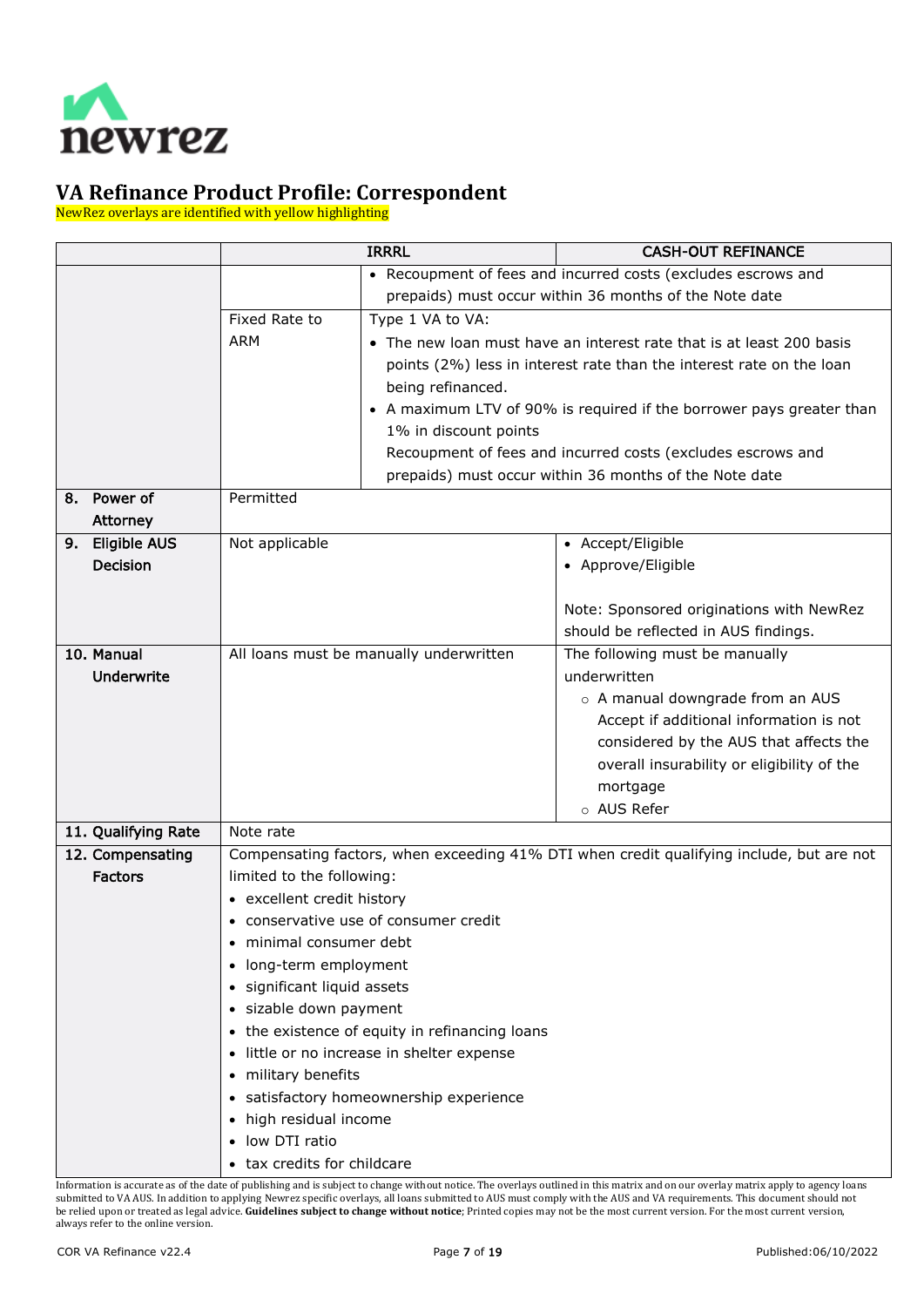

NewRez overlays are identified with yellow highlighting

<span id="page-7-5"></span><span id="page-7-4"></span><span id="page-7-3"></span><span id="page-7-2"></span><span id="page-7-1"></span><span id="page-7-0"></span>

|                            | <b>IRRRL</b>                     |                                              | <b>CASH-OUT REFINANCE</b>       |                                          |                                                             |                                         |
|----------------------------|----------------------------------|----------------------------------------------|---------------------------------|------------------------------------------|-------------------------------------------------------------|-----------------------------------------|
|                            | • tax benefits of home ownership |                                              |                                 |                                          |                                                             |                                         |
| 13. Residual Income        |                                  | Loan Amounts \$79,999 and Below              |                                 |                                          |                                                             |                                         |
|                            | <b>Family Size</b>               | <b>Northeast</b>                             | <b>Midwest</b>                  |                                          | South                                                       | West                                    |
|                            | 1                                | \$390                                        | \$382                           |                                          | \$382                                                       | \$425                                   |
|                            | 2                                | \$654                                        | \$641                           |                                          | \$641                                                       | \$713                                   |
|                            | 3                                | \$788                                        | \$772                           |                                          | \$772                                                       | \$859                                   |
|                            | 4                                | \$888                                        | \$868                           |                                          | \$868                                                       | \$967                                   |
|                            | 5                                | \$921                                        | \$902                           |                                          | \$902                                                       | \$1004                                  |
|                            | Above 5                          |                                              |                                 |                                          | Add \$75 for each additional member up to a family of seven |                                         |
|                            |                                  |                                              | Loan Amounts \$80,000 and Above |                                          |                                                             |                                         |
|                            | 1                                | \$450                                        | \$441                           |                                          | \$441                                                       | \$491                                   |
|                            | $\overline{2}$                   | \$755                                        | \$738                           |                                          | \$738                                                       | \$823                                   |
|                            | 3                                | \$909                                        | \$889                           |                                          | \$889                                                       | \$990                                   |
|                            | 4                                | \$1025                                       | \$1003                          |                                          | \$1003                                                      | \$1117                                  |
|                            | 5                                | \$1062                                       | \$1039                          |                                          | \$1039                                                      | \$1158                                  |
|                            | Above 5                          |                                              |                                 |                                          | Add \$80 for each additional member up to a family of seven |                                         |
| 14. Types of               | • Non-credit Qualifying IRRRL    |                                              |                                 |                                          | • Cash-out Refi                                             |                                         |
| Financing                  |                                  | • Credit Qualifying IRRRL (PITI increases by |                                 |                                          | o Type 1 Cash-out Refi: The loan amount                     |                                         |
|                            | 20%)                             |                                              |                                 |                                          | of the new loan is less than or equal to                    |                                         |
|                            |                                  |                                              |                                 | 100% of the payoff amount of the loan    |                                                             |                                         |
|                            |                                  |                                              |                                 |                                          | being refinanced                                            |                                         |
|                            |                                  |                                              |                                 |                                          | o Type 2 Cash-out Refi: The loan amount                     |                                         |
|                            |                                  |                                              |                                 |                                          |                                                             | of the new loan is greater than 100% of |
|                            |                                  |                                              |                                 |                                          | the payoff amount of the loan being                         |                                         |
|                            |                                  |                                              |                                 |                                          | refinanced                                                  |                                         |
| 15.Incidental Cash         |                                  | • Incidental cash back to the borrower       |                                 | <b>NA</b>                                |                                                             |                                         |
| <b>Back</b>                |                                  | permitted for minor closing adjustments      |                                 |                                          |                                                             |                                         |
|                            | not to exceed \$500              |                                              |                                 |                                          |                                                             |                                         |
|                            |                                  | • No cash back permitted for owner           |                                 |                                          |                                                             |                                         |
|                            |                                  | occupied properties located in Texas)        |                                 |                                          |                                                             |                                         |
| 16. Eligible               | • Existing subordinate financing |                                              |                                 |                                          | • Type 1 Cash-out Refinance: existing                       |                                         |
| Subordinate                |                                  | • No satisfaction of subordinate liens       |                                 | secondary financing must be subordinated |                                                             |                                         |
| Financing                  |                                  |                                              |                                 |                                          | • Type 2 Cash-out Refinance: existing                       |                                         |
|                            |                                  |                                              |                                 |                                          | secondary financing may be subordinated                     |                                         |
| 17. Ineligible             | New subordinate financing        |                                              |                                 |                                          |                                                             |                                         |
| Subordinate                |                                  |                                              |                                 |                                          |                                                             |                                         |
| Financing                  |                                  |                                              |                                 |                                          |                                                             |                                         |
| 18. Texas Owner-           |                                  | • If the first mortgage or second lien is    |                                 |                                          | • If the first mortgage or second lien is                   |                                         |
| <b>Occupied Properties</b> |                                  | subject to Texas Section 50(a)(6), VA        |                                 |                                          | subject to Texas Section 50(a)(6), VA                       |                                         |
|                            | financing not permitted          |                                              |                                 | financing not permitted                  |                                                             |                                         |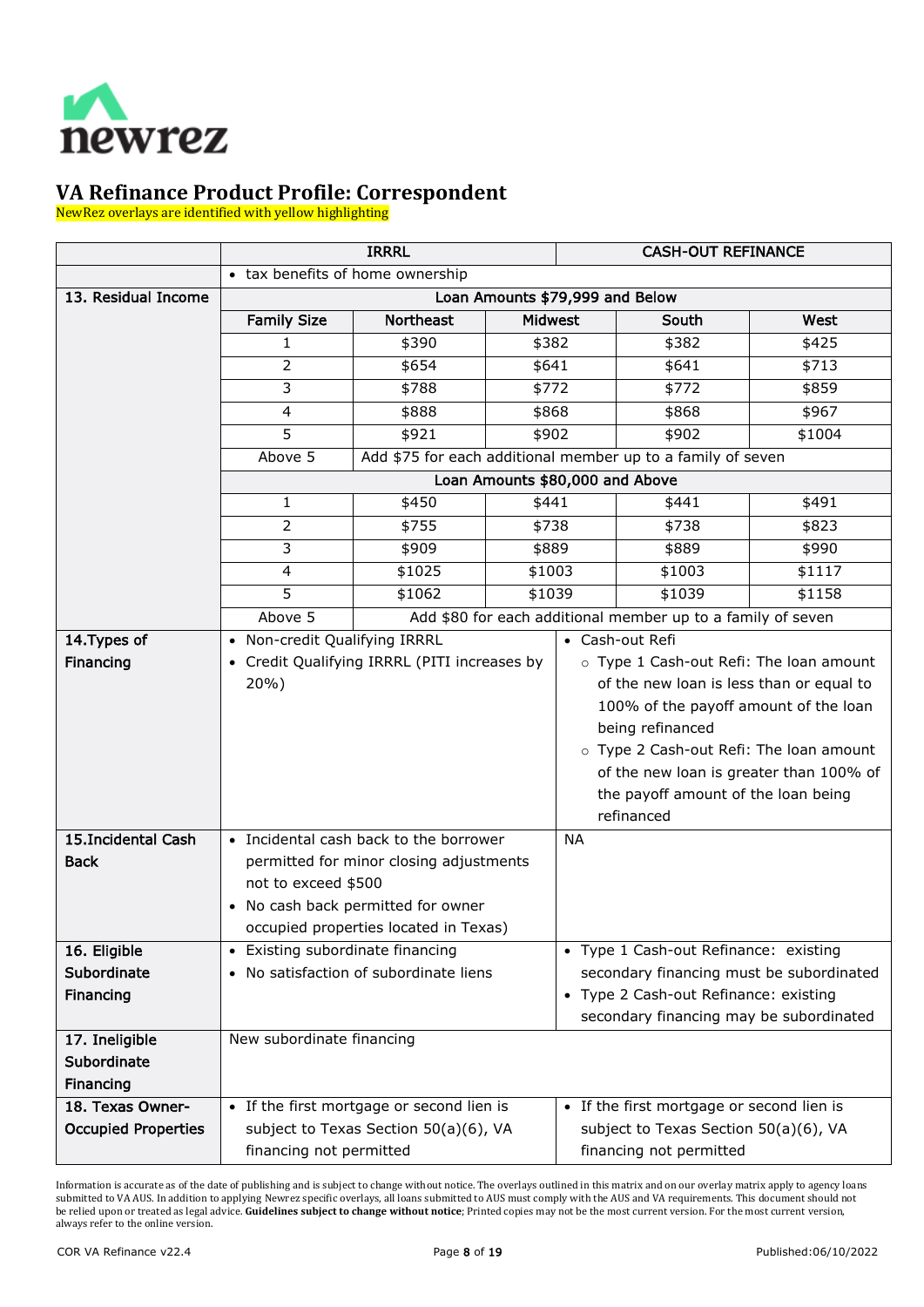

NewRez overlays are identified with yellow highlighting

| <b>IRRRL</b>                                                                                                                                                                                                                                                                                                                                                                                                    | <b>CASH-OUT REFINANCE</b>                                                                                                                                                                                                                                                                                                                                                                                                                                                                                                                                                                                                                                          |                                                                                                                                                                                                                                                                                                                                                |
|-----------------------------------------------------------------------------------------------------------------------------------------------------------------------------------------------------------------------------------------------------------------------------------------------------------------------------------------------------------------------------------------------------------------|--------------------------------------------------------------------------------------------------------------------------------------------------------------------------------------------------------------------------------------------------------------------------------------------------------------------------------------------------------------------------------------------------------------------------------------------------------------------------------------------------------------------------------------------------------------------------------------------------------------------------------------------------------------------|------------------------------------------------------------------------------------------------------------------------------------------------------------------------------------------------------------------------------------------------------------------------------------------------------------------------------------------------|
| • A copy of the current mortgage or note is<br>required to determine the previous terms<br>are not subject to Texas Section 50(a)(6)<br>(also known as Home Equity Deed of<br>Trust, Home Equity Installment Contract<br>or Residential Home Loan Deed of Trust)<br>(Non-Delegated Clients only)<br>• Eligible transactions not subject to<br>$50(a)(6)$ ; the borrower may not receive<br>cash back at closing | • A copy of the current mortgage or note is<br>required to determine whether the terms<br>are subject to Texas Section 50(a)(6)<br>(also known as Home Equity Deed of<br>Trust, Home Equity Installment Contract<br>or Residential Home Loan Deed of Trust)<br>(Non-Delegated Clients only)<br>An existing Texas Section 50(a)(6) loan<br>refinanced as a Texas non-Home Equity<br>Section $50(f)(2)$ loan secured by a lien<br>against the homestead subject to the<br>following:<br>o Max 80% LTV/CLTV<br>50(a)(6) loan (first or second)<br>o Cash back not permitted<br>and prepaids)<br>o No new subordinate financing<br>o Lender must provide the Notice of | (either first or second mortgage) may be<br>12-month seasoning for any Texas Section<br>o No additional funds may be included in<br>the loan amount (except closing costs<br>Refinance of a Texas Home Equity Loan<br>Pursuant to Subsection (f)(2) no later<br>than the third business day after the<br>loan application date and at least 12 |
| Texas 50 (f)(2) Determination (Cash-out Refinance Program only; not eligible for IRRRL)                                                                                                                                                                                                                                                                                                                         | days prior to closing                                                                                                                                                                                                                                                                                                                                                                                                                                                                                                                                                                                                                                              |                                                                                                                                                                                                                                                                                                                                                |
| New loan amount pays off existing lien and                                                                                                                                                                                                                                                                                                                                                                      | Existing lien is non-<br>$50(a)(6)$ , the new<br>lien is                                                                                                                                                                                                                                                                                                                                                                                                                                                                                                                                                                                                           | <b>Existing lien is</b><br>$50(a)(6)$ , the new<br>lien is                                                                                                                                                                                                                                                                                     |
| Provides even \$1 cash to borrower                                                                                                                                                                                                                                                                                                                                                                              | Texas $50$ (a)(6)                                                                                                                                                                                                                                                                                                                                                                                                                                                                                                                                                                                                                                                  | Texas $50$ (a)(6)                                                                                                                                                                                                                                                                                                                              |
| Pays off/down existing 50(a)(6) lien with no<br>cash to borrower                                                                                                                                                                                                                                                                                                                                                | Texas $50$ (a)(6)                                                                                                                                                                                                                                                                                                                                                                                                                                                                                                                                                                                                                                                  | Texas $50(f)(2)$                                                                                                                                                                                                                                                                                                                               |
| Pays off/down existing 50(a)(6) lien with<br>cash to borrower                                                                                                                                                                                                                                                                                                                                                   | Texas $50$ (a)(6)                                                                                                                                                                                                                                                                                                                                                                                                                                                                                                                                                                                                                                                  | Texas $50 (a)(6)$                                                                                                                                                                                                                                                                                                                              |
| New lien is < existing UPB (no new funds)                                                                                                                                                                                                                                                                                                                                                                       | Non-Texas 50 $(a)(6)$                                                                                                                                                                                                                                                                                                                                                                                                                                                                                                                                                                                                                                              | Texas $50(f)(2)$                                                                                                                                                                                                                                                                                                                               |
| Funds, prepaids and/or closing costs                                                                                                                                                                                                                                                                                                                                                                            | Non-Texas 50 $(a)(6)$                                                                                                                                                                                                                                                                                                                                                                                                                                                                                                                                                                                                                                              | Texas $50(f)(2)$                                                                                                                                                                                                                                                                                                                               |
| Pays off/down purchase money second                                                                                                                                                                                                                                                                                                                                                                             | Non-Texas 50 $(a)(6)$                                                                                                                                                                                                                                                                                                                                                                                                                                                                                                                                                                                                                                              | Texas $50(f)(2)$                                                                                                                                                                                                                                                                                                                               |
| Pays off/down existing Secured Home<br>Improvement loan (mechanic's lien)                                                                                                                                                                                                                                                                                                                                       | Non-Texas 50 $(a)(6)$                                                                                                                                                                                                                                                                                                                                                                                                                                                                                                                                                                                                                                              | Texas $50(f)(2)$                                                                                                                                                                                                                                                                                                                               |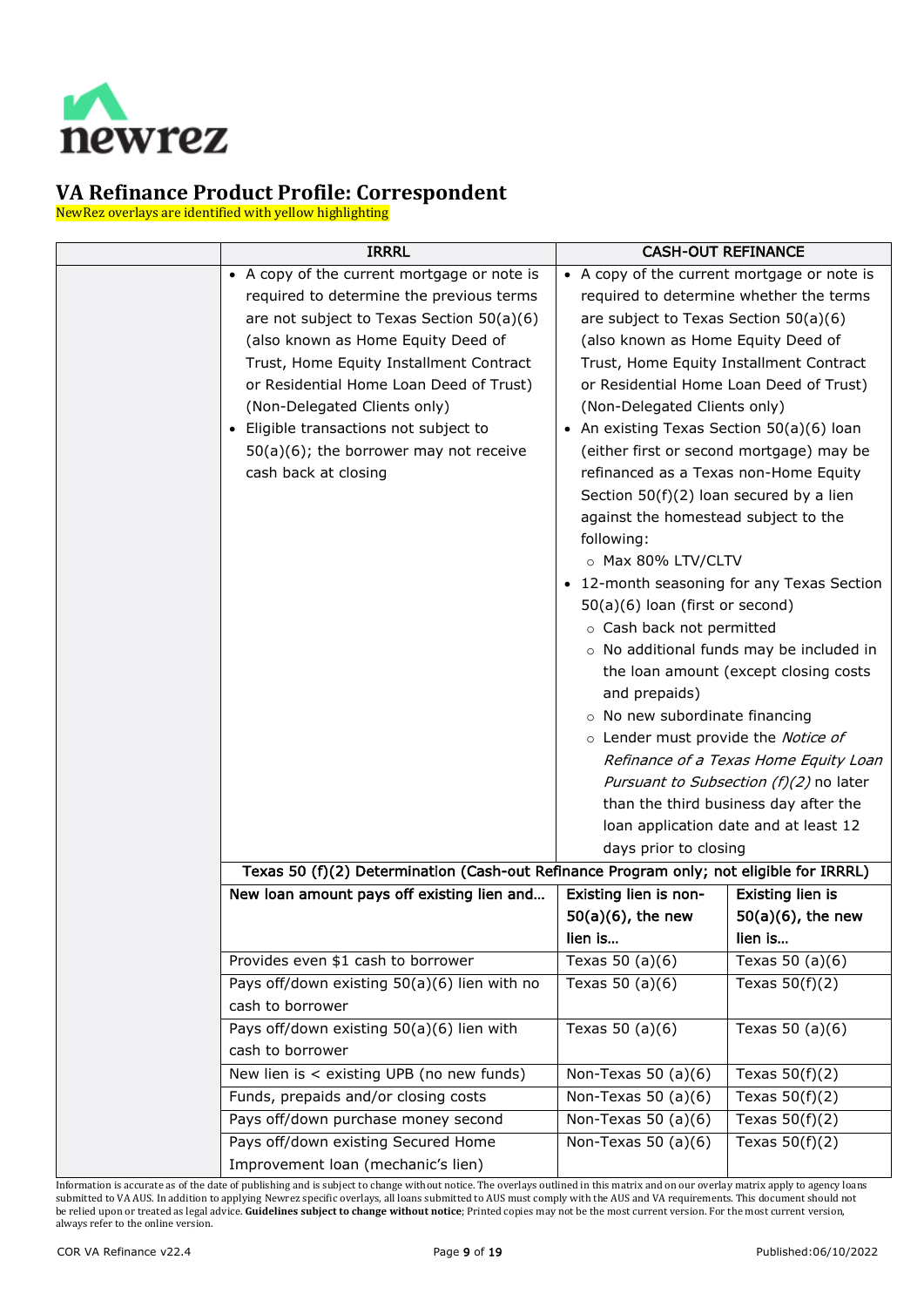

NewRez overlays are identified with yellow highlighting

<span id="page-9-2"></span><span id="page-9-1"></span><span id="page-9-0"></span>

|                    | <b>IRRRL</b>                                                                             |                                                                   | <b>CASH-OUT REFINANCE</b> |                                             |
|--------------------|------------------------------------------------------------------------------------------|-------------------------------------------------------------------|---------------------------|---------------------------------------------|
|                    | Provides funds to satisfy a court-ordered                                                | Non-Texas 50 $(a)(6)$                                             |                           | Texas $50$ (a)(6)                           |
|                    | divorce equity buyout (owelty lien)                                                      |                                                                   |                           |                                             |
|                    | Borrower may elect to have loan remain a Texas 50(a)(6). Refer to Texas 50(a)(6) product |                                                                   |                           |                                             |
|                    | profile                                                                                  |                                                                   |                           |                                             |
| 19. Guaranty/      | Guaranty automatic                                                                       | • Veteran must have enough entitlement to                         |                           |                                             |
| <b>Entitlement</b> |                                                                                          | provide 25% VA Guaranty of total loan                             |                           |                                             |
|                    |                                                                                          |                                                                   |                           | amount or contribute to a combination of    |
|                    |                                                                                          |                                                                   |                           | VA Guaranty plus down payment and/or        |
|                    |                                                                                          |                                                                   |                           | equity that covers 25% of the Sales Price   |
|                    |                                                                                          | or Appraised Value, whichever is less.                            |                           |                                             |
|                    |                                                                                          | • Veteran must provide evidence of                                |                           |                                             |
|                    |                                                                                          | available entitlement. Certificate of                             |                           |                                             |
|                    |                                                                                          |                                                                   |                           | Eligibility must be dated within six months |
|                    |                                                                                          | of the application                                                |                           |                                             |
|                    |                                                                                          |                                                                   |                           | • VA mortgages must have at least 25% VA    |
|                    |                                                                                          |                                                                   |                           | Loan Guaranty and/or down payment or        |
|                    |                                                                                          | equity, based on the Sales Price or                               |                           |                                             |
|                    |                                                                                          |                                                                   |                           | Appraised Value, whichever is less to meet  |
|                    |                                                                                          | Ginnie Mae requirements                                           |                           |                                             |
| 20. VA Funding Fee | VA funding fee .50% applies unless Veteran                                               | • VA funding fee may be partially financed                        |                           |                                             |
|                    | is exempt                                                                                |                                                                   |                           | and partially paid in cash when restricted  |
|                    |                                                                                          | by the LTV                                                        |                           |                                             |
|                    |                                                                                          | • Apply the appropriate funding fee unless                        |                           |                                             |
|                    |                                                                                          | the Veteran is exempt<br>• The higher subsequent use fee does not |                           |                                             |
|                    |                                                                                          | apply if the Veteran's only prior use of                          |                           |                                             |
|                    |                                                                                          |                                                                   |                           | entitlement was for a manufactured home     |
|                    |                                                                                          | NOT classified as real estate                                     |                           |                                             |
|                    |                                                                                          |                                                                   |                           |                                             |
|                    |                                                                                          |                                                                   | <b>First Time</b>         | Subsequent                                  |
|                    |                                                                                          | Veteran                                                           | <b>Use Expires</b>        | <b>Use Expires</b>                          |
|                    |                                                                                          |                                                                   | 12/31/21                  | 12/31/21                                    |
|                    |                                                                                          | <b>Active Duty</b>                                                | 2.30%                     | 3.60%                                       |
|                    |                                                                                          | Reserves                                                          |                           |                                             |
|                    |                                                                                          | National                                                          | 2.30%                     | 3.60%                                       |
|                    |                                                                                          | Guard                                                             |                           |                                             |
| 21. Occupancy      | • Primary residence                                                                      | Primary residence                                                 |                           |                                             |
|                    | Second homes                                                                             |                                                                   |                           |                                             |
|                    | Non-owner occupied                                                                       |                                                                   |                           |                                             |
|                    |                                                                                          |                                                                   |                           |                                             |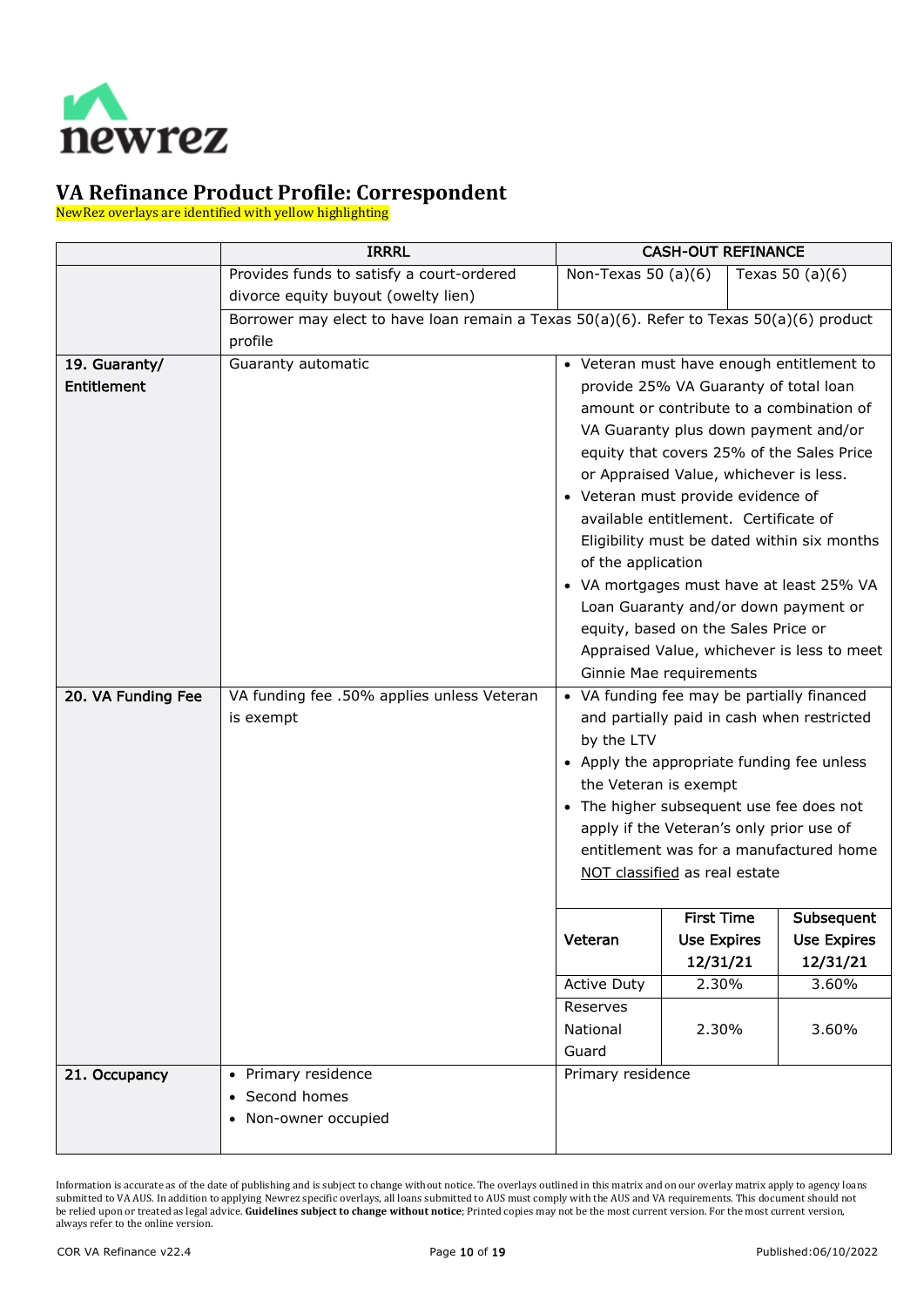

NewRez overlays are identified with yellow highlighting

<span id="page-10-3"></span><span id="page-10-2"></span><span id="page-10-1"></span><span id="page-10-0"></span>

|                       | <b>IRRRL</b>             |                                               |            | <b>CASH-OUT REFINANCE</b>               |
|-----------------------|--------------------------|-----------------------------------------------|------------|-----------------------------------------|
|                       |                          | For second homes and non-owner occupied       |            |                                         |
|                       |                          | properties, the Veteran must certify that the |            |                                         |
|                       |                          | property was previously occupied as the       |            |                                         |
|                       |                          | primary residence (VA Form 26-1820)           |            |                                         |
| 22. Eligible Property | $\bullet$ 1-4 units      |                                               |            | $\bullet$ 1-4 units                     |
| <b>Types</b>          |                          | • Condos: project approval not required       |            | • Condos                                |
|                       | • Leasehold estates      |                                               |            | o Must be VA approved                   |
|                       | • Manufactured housing   |                                               |            | o Michigan Site condos do not require   |
|                       | • Modular homes          |                                               |            | project approval                        |
|                       | $\bullet$ PUDs           |                                               |            | • Leasehold estates                     |
|                       |                          |                                               |            | Manufactured housing                    |
|                       |                          |                                               |            | Modular homes                           |
|                       |                          |                                               |            | $\bullet$ PUDs                          |
| 23. Ineligible        | • Condo hotels           |                                               |            |                                         |
| <b>Property Types</b> | $\bullet$ Co-ops         |                                               |            |                                         |
|                       | • Non-warrantable condos |                                               |            |                                         |
|                       |                          |                                               |            |                                         |
| 24. Ineligible States |                          | Ineligible for Newrez Underwriting            |            |                                         |
|                       | $\bullet$ Alaska         |                                               |            |                                         |
|                       | • New York               |                                               |            |                                         |
| 25. Eligible          |                          | • Inter vivos revocable trust (living trust)  |            | • Must be a qualified Veteran or spouse |
| <b>Borrowers</b>      |                          | • The borrowers obligated on the original VA  |            | • Certificate of Eligibility must have  |
|                       |                          | loan must be the same borrowers on the        |            | sufficient entitlement to meet minimum  |
|                       |                          | new loan and the Veteran must still own       |            | 25% guaranty of total loan amount or    |
|                       |                          | the property. A change of obligors is         |            | Ginnie Mae requirement of VA Guaranty   |
|                       |                          | permitted in the following cases:             |            | plus down payment and/or equity that    |
|                       |                          |                                               |            | covers 25% of the Sales Price or        |
|                       | Existing                 | New Loan                                      | Yes/No     | Appraised Value, whichever is less      |
|                       | Loan                     |                                               |            |                                         |
|                       | Unmarried                | Veteran &                                     | Yes        |                                         |
|                       | Vet                      | new spouse                                    |            |                                         |
|                       | Vet                      | Different Veteran                             | Yes        |                                         |
|                       |                          | who has<br>substituted                        |            |                                         |
|                       |                          | his/her                                       |            |                                         |
|                       |                          | entitlement                                   |            |                                         |
|                       | Vet &                    | Divorced Veteran                              | <b>Yes</b> |                                         |
|                       |                          |                                               |            |                                         |
|                       | Spouse                   | only<br>Veteran &                             |            |                                         |
|                       | Vet &                    |                                               | Yes        |                                         |
|                       | Spouse                   | different spouse                              |            |                                         |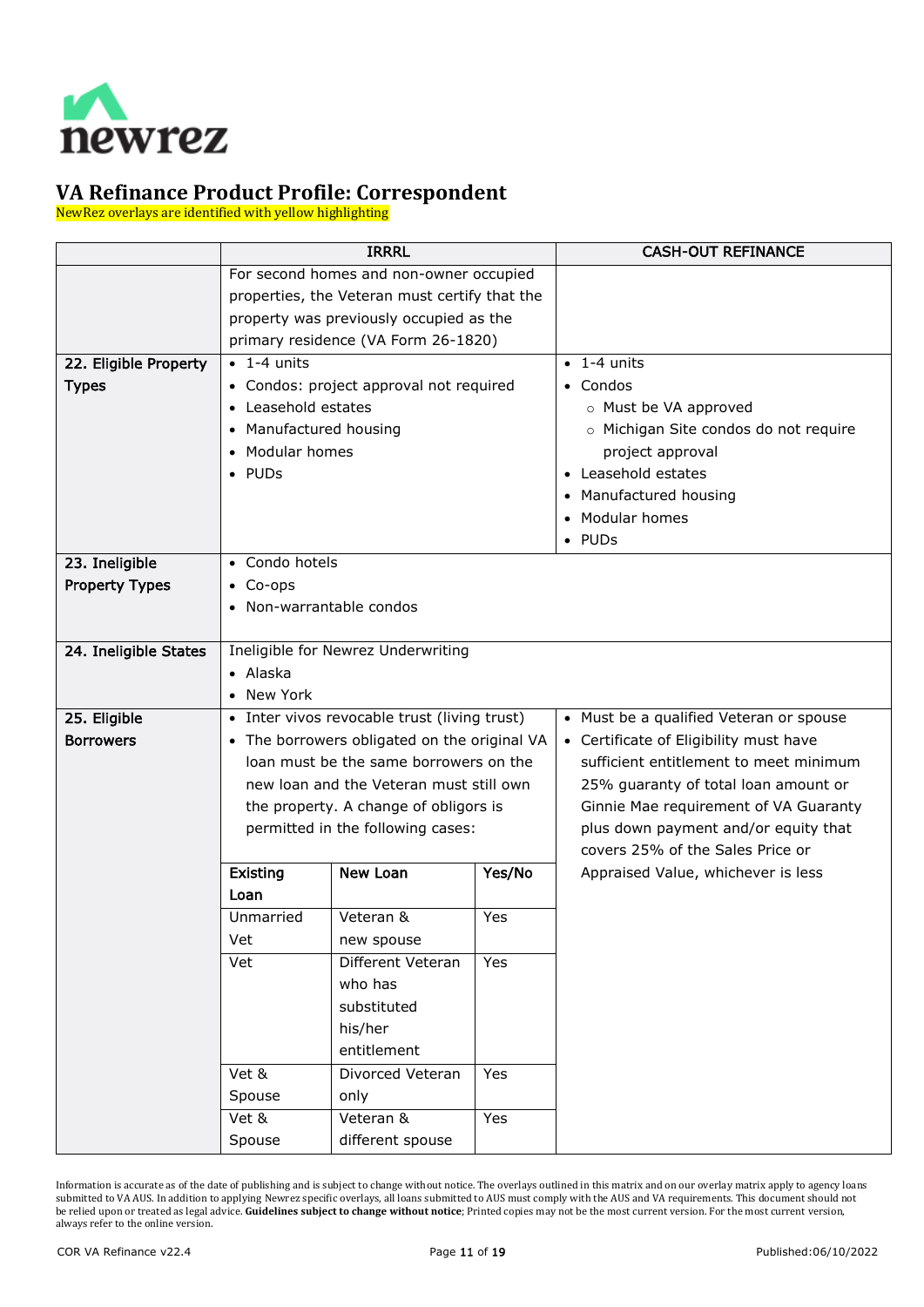

NewRez overlays are identified with yellow highlighting

<span id="page-11-2"></span><span id="page-11-1"></span><span id="page-11-0"></span>

|                        | <b>IRRRL</b>               |                                                 |           | <b>CASH-OUT REFINANCE</b>                         |
|------------------------|----------------------------|-------------------------------------------------|-----------|---------------------------------------------------|
|                        | Vet &                      | Spouse only                                     | Yes       |                                                   |
|                        | Spouse                     | (deceased                                       |           |                                                   |
|                        |                            | Veteran)                                        |           |                                                   |
|                        | Unmarried                  | Spouse only                                     | <b>No</b> |                                                   |
|                        | Vet                        | (deceased                                       |           |                                                   |
|                        |                            | Veteran)                                        |           |                                                   |
|                        | Vet &                      | Divorced spouse                                 | No        |                                                   |
|                        | Spouse                     | only                                            |           |                                                   |
|                        |                            | When there has been a change in obligor,        |           |                                                   |
|                        | the following is required: |                                                 |           |                                                   |
|                        |                            | • Review mortgage payment history               |           |                                                   |
|                        |                            | • Surviving spouse or divorce, provide:         |           |                                                   |
|                        |                            | o Divorce decree or death certificate;          |           |                                                   |
|                        | and                        |                                                 |           |                                                   |
|                        |                            | o Statement from the obligor(s) on the          |           |                                                   |
|                        |                            | ability to make payments on the new             |           |                                                   |
|                        | loan                       |                                                 |           |                                                   |
|                        |                            | • For the addition of a different spouse,       |           |                                                   |
|                        |                            | obtain a statement on the change in             |           |                                                   |
|                        |                            | number of dependents, as applicable             |           |                                                   |
| 26. Non-Occupant       |                            | All borrowers must occupy the subject           |           | The Veteran-borrower must occupy the              |
| Co-Borrower            |                            | property for primary residence                  |           | subject property. Non-occupant borrowers          |
|                        |                            |                                                 |           | may be eligible per VA Joint Loan policy          |
| 27. Credit             |                            | • All borrowers must have a credit score;       |           | All borrowers must have a credit score; non-      |
|                        |                            | non-traditional credit not permitted            |           | traditional credit not permitted                  |
|                        |                            | • A Mortgage-Only credit report may be used     |           |                                                   |
|                        |                            | to verify mortgage payment history              |           |                                                   |
| 28. Housing            |                            | • Applies only to the first lien on the subject |           | • Inclusive of all liens regardless of lien       |
| <b>Payment History</b> | property                   |                                                 |           | position                                          |
|                        |                            | • Loan must be current at the time of           |           | • Applies to all mortgages on all financed        |
|                        | application and closing    |                                                 |           | properties                                        |
|                        |                            | • Borrower must have made at least six          |           | All loans must be current at time of<br>$\bullet$ |
|                        |                            | consecutive payments on the existing            |           | application and closing                           |
|                        |                            | mortgage, beginning with the payment            |           | • Borrower must have made at least six            |
|                        |                            | made on the first payment due date              |           | consecutive payments on the mortgage              |
|                        | • Housing Payment History  |                                                 |           | being refinanced, beginning with the              |
|                        | $\circ$ 0x30x6             |                                                 |           | payment made on the first payment due             |
|                        |                            | • Forbearance (Non-Delegated Clients)           |           | date                                              |
|                        |                            | o Non-Credit Qualify: Must have exited          |           |                                                   |
|                        |                            | forbearance and made six payments               |           | Delegated Clients who underwrite and close        |
|                        |                            | within the month due                            |           | loans in their own name                           |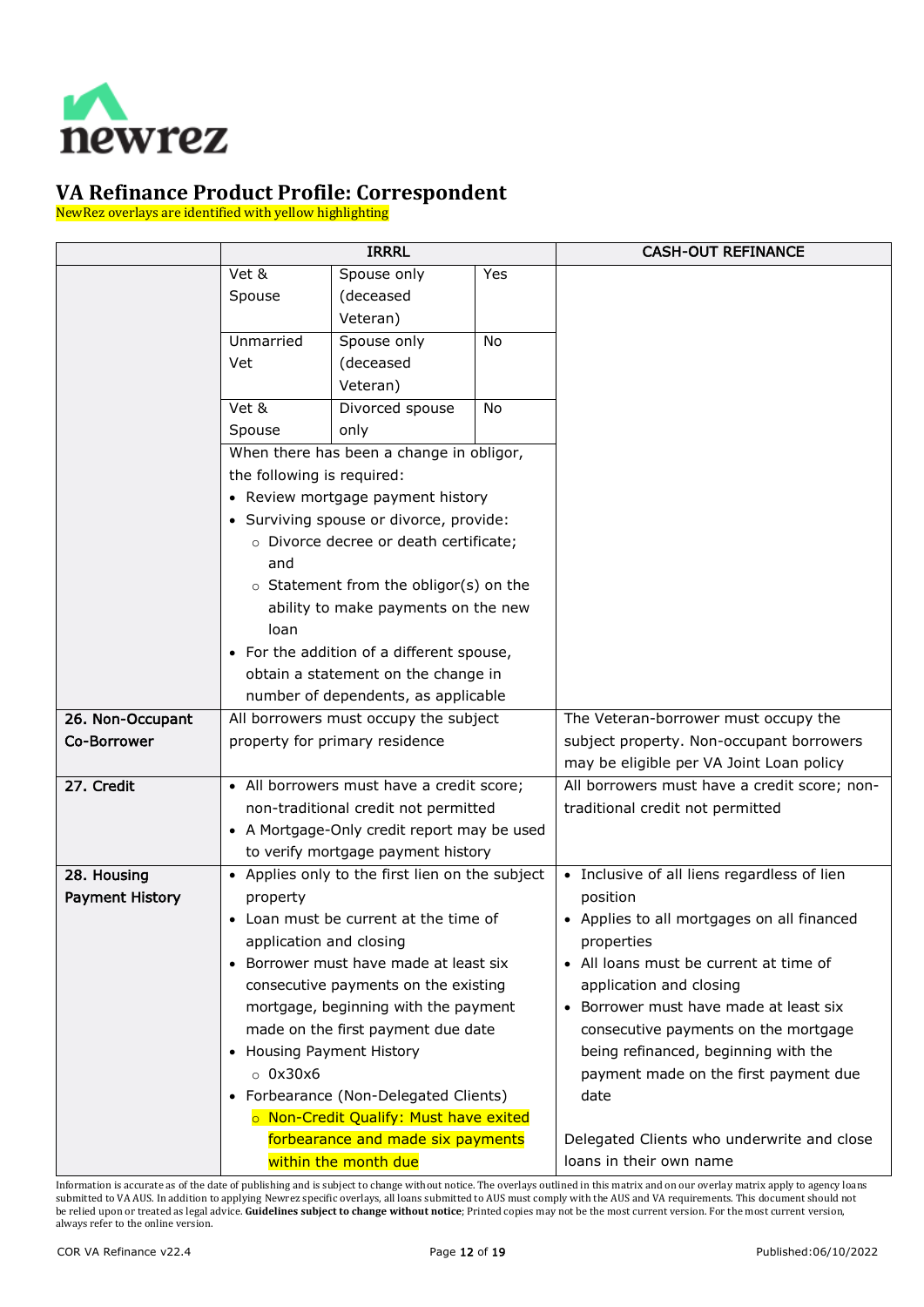

NewRez overlays are identified with yellow highlighting

<span id="page-12-1"></span><span id="page-12-0"></span>

|                    | <b>IRRRL</b>                               | <b>CASH-OUT REFINANCE</b>                                |
|--------------------|--------------------------------------------|----------------------------------------------------------|
|                    | o Credit Qualify: Must have exited         | • Follow AUS                                             |
|                    | forbearance and made one payment           |                                                          |
|                    | within the month due                       | For loans underwritten by Newrez                         |
|                    | • Forbearance (Delegated Clients): Follow  | Type 1 Cash-out Refi: 1x30x12                            |
|                    | VA                                         | Type 2 Cash-out Refi: 0x30x12                            |
|                    | • Missed mortgage payments per the         |                                                          |
|                    | forbearance plan are not considered        | Manual Downgrade is required for any loans               |
|                    | delinquent                                 | if                                                       |
|                    | • Any interruption in the monthly payments | Any mortgage with $>1x30x12$ ; or                        |
|                    | before the initial six months seasoning    | • Any mortgage or other significant debt                 |
|                    | requires the timeframe to be reset         | was currently $\geq 90$ days past due.                   |
|                    | • Any deferred mortgage payments or late   | A written explanation is required                        |
|                    | payment under CARES Act may be             | Forbearance<br>$\bullet$                                 |
|                    | included in the loan amount                | (Delegated Clients): Follow VA                           |
|                    | • If the PITI increases by 20% or more,    | (Non-Delegated Clients)                                  |
|                    | Veteran must credit qualify for the new    | Must have exited forbearance and<br>$\circ$              |
|                    | monthly payment. Include a signed          | made one payment within the                              |
|                    | Lender certification that the Veteran      | month due prior to application                           |
|                    | qualifies for the new monthly payment      | Missed mortgage payments per the                         |
|                    | which exceeds the previous PITI by 20%     | forbearance plan are not considered                      |
|                    | or more.                                   | delinquent                                               |
|                    |                                            | Any interruption in the monthly                          |
|                    |                                            | payments before the initial six months                   |
|                    |                                            | seasoning requires the timeframe to be                   |
|                    |                                            | reset                                                    |
|                    |                                            | Any deferred mortgage payments or                        |
|                    |                                            | late payment under CARES Act may be                      |
|                    |                                            | included in the loan amount                              |
| 29. Rental Payment | <b>NA</b>                                  | • Follow Approve/Accept                                  |
| <b>History</b>     |                                            | • AUS Refer and Manual Underwrite/                       |
|                    |                                            | Downgrade                                                |
|                    |                                            | o 24-month rental history                                |
| 30. Assets         | • Asset verification not required          | Must have sufficient liquid assets to close<br>$\bullet$ |
|                    | • If the PITI increases by 20% or more,    | and for reserves                                         |
|                    | Veteran must qualify for the new monthly   | Non-liquid funds must be liquidated and                  |
|                    | payment; standard income documentation     | deposited into a bank account if used for                |
|                    | required:                                  | closing costs and reserves with supporting               |
|                    | o Must have sufficient liquid assets to    | documentation                                            |
|                    | close                                      |                                                          |
|                    | o Non-liquid funds must be liquidated      |                                                          |
|                    | and deposited into a bank account if       |                                                          |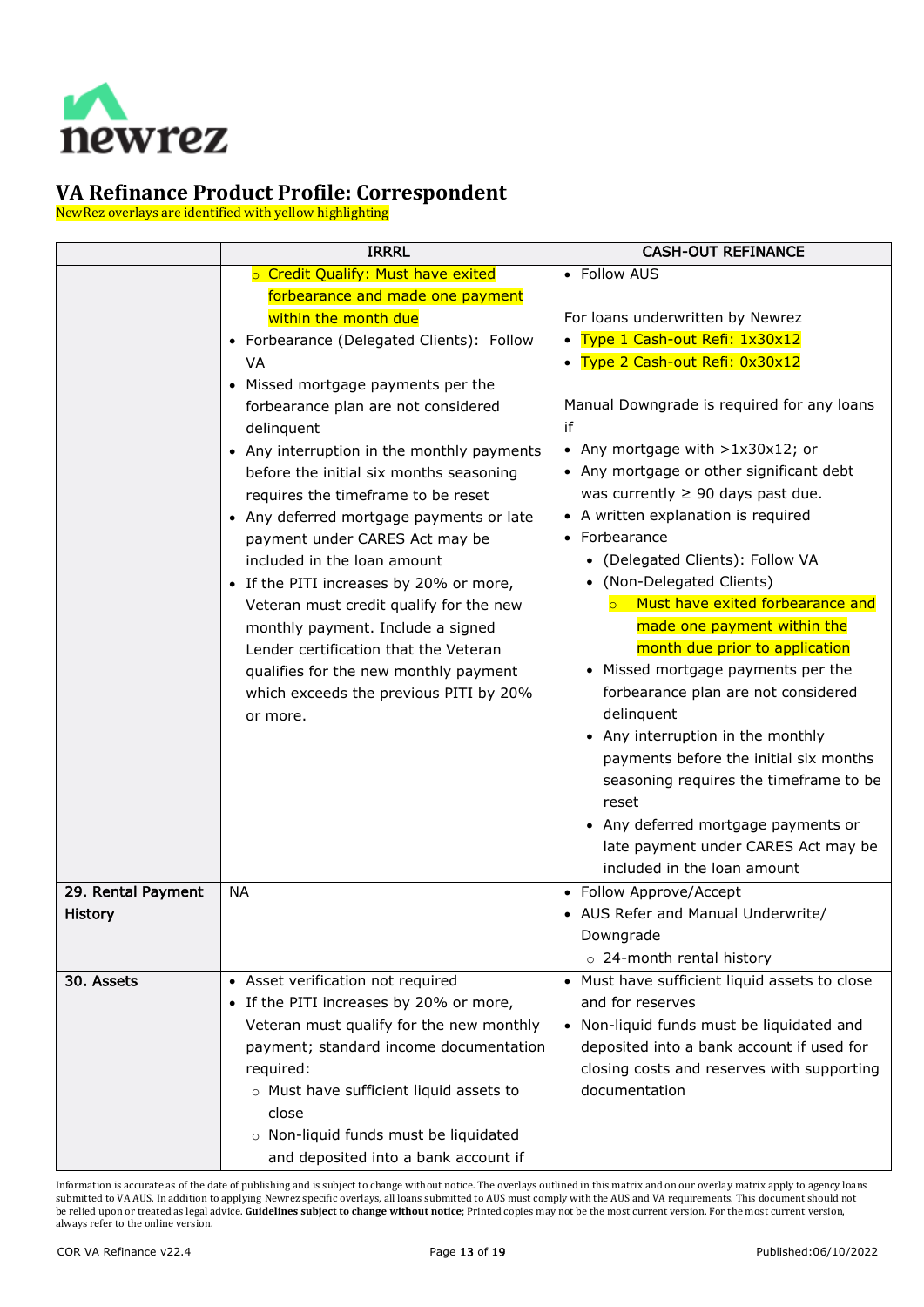

NewRez overlays are identified with yellow highlighting

<span id="page-13-2"></span><span id="page-13-1"></span><span id="page-13-0"></span>

|                           | <b>IRRRL</b>                                                                                                                                                                                                                                                                                                                                       | <b>CASH-OUT REFINANCE</b>                                                                                                                                                                                                                                                                                                                                                                                                                                                                                                               |
|---------------------------|----------------------------------------------------------------------------------------------------------------------------------------------------------------------------------------------------------------------------------------------------------------------------------------------------------------------------------------------------|-----------------------------------------------------------------------------------------------------------------------------------------------------------------------------------------------------------------------------------------------------------------------------------------------------------------------------------------------------------------------------------------------------------------------------------------------------------------------------------------------------------------------------------------|
|                           | used for closing costs and reserves                                                                                                                                                                                                                                                                                                                |                                                                                                                                                                                                                                                                                                                                                                                                                                                                                                                                         |
|                           | with supporting documentation                                                                                                                                                                                                                                                                                                                      |                                                                                                                                                                                                                                                                                                                                                                                                                                                                                                                                         |
| 31. Reserves              | Not required                                                                                                                                                                                                                                                                                                                                       | • 1-unit: none<br>$\bullet$ 2-4 units<br>o Rental income not used to qualify:<br>none<br>o Rental income used to qualify: Six<br>months<br>• Three months reserves if borrower owns<br>other real estate. Reserves are based on<br>PITI of REO property<br>• Reserves not required if rental income not<br>used to qualify                                                                                                                                                                                                              |
| 32. Employment/<br>Income | • Income and Employment documentation<br>not required<br>• If the PITI increases by 20% or more,<br>Veteran must qualify for the new monthly<br>payment; standard income documentation<br>required<br>Non-Credit Qualifying<br>o Illinois (Cook, Kane, Peoria, and Will<br>Counties) Requirements<br>. Income must be stated on the<br>application | • Standard income documentation required<br>• Verbal VOE required                                                                                                                                                                                                                                                                                                                                                                                                                                                                       |
|                           | • Verification or analysis of income<br>not required                                                                                                                                                                                                                                                                                               |                                                                                                                                                                                                                                                                                                                                                                                                                                                                                                                                         |
| 33. IRS Form 4506-<br>C   | • 4506-C not required<br>• If the PITI increases by 20% or more,<br>Veteran must qualify for the new monthly<br>payment; standard income documentation<br>required; follow Cash-out Refi<br>requirements                                                                                                                                           | • Prior to Underwriting (NewRez<br>underwritten loans)<br>○ Signed 4506-C for each borrower<br>whose income must be documented<br>with tax returns and used for<br>qualification (self-employment, rental<br>income, etc.)<br>• At Closing (all loans)<br>o 4506-C for each borrower whose<br>income is used to qualify (regardless of<br>income type) must be signed at closing<br>4506-C for the business tax return<br>$\circ$<br>transcript(s) must be signed at closing<br>when the business returns are used for<br>qualification |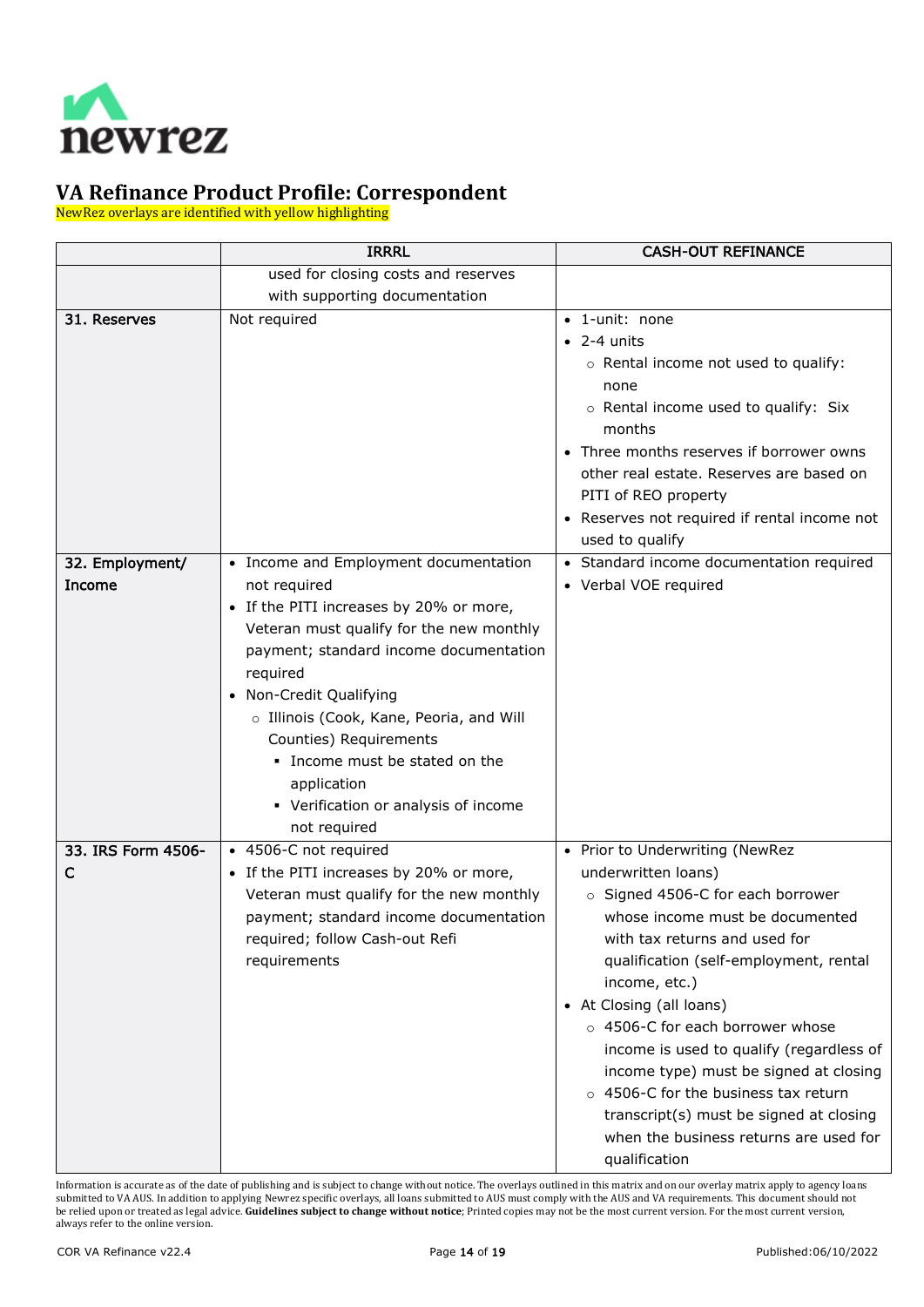

NewRez overlays are identified with yellow highlighting

<span id="page-14-4"></span><span id="page-14-3"></span><span id="page-14-2"></span><span id="page-14-1"></span><span id="page-14-0"></span>

|                            | <b>IRRRL</b>                                                                                           | <b>CASH-OUT REFINANCE</b>                 |  |
|----------------------------|--------------------------------------------------------------------------------------------------------|-------------------------------------------|--|
| 34. Tax Transcripts        | For loans underwritten by NewRez <sub>7</sub> W-2, or tax transcripts, as applicable, must be obtained |                                           |  |
|                            | when:                                                                                                  |                                           |  |
|                            | • Handwritten paystubs are used as verification of income                                              |                                           |  |
|                            | • There is a non-arm's length transaction                                                              |                                           |  |
|                            | • At the underwriter's discretion                                                                      |                                           |  |
| 35. Maximum                | No restrictions                                                                                        |                                           |  |
| <b>Financed Properties</b> |                                                                                                        |                                           |  |
| 36. Appraisals             | • Appraisal report is not required when                                                                | • A new appraisal completed by a VA       |  |
|                            | discount points are not charged                                                                        | approved or VA fee panel appraiser        |  |
|                            | ○ See Net Tangible Benefit for appraisal                                                               | required                                  |  |
|                            | requirements when discount points are                                                                  | • VA LAPP Underwriter will issue the NOV  |  |
|                            | charged                                                                                                | • Copy of the NOV must remain in the loan |  |
|                            | o VA Approved/Vee Fee Panel appraiser                                                                  | file                                      |  |
|                            | must not be used if an appraisal is                                                                    |                                           |  |
|                            | obtained                                                                                               |                                           |  |
|                            | • Kansas Primary Residence                                                                             |                                           |  |
|                            | o A valuation is required for primary                                                                  |                                           |  |
|                            | residences. One of the following may                                                                   |                                           |  |
|                            | be used to determine value:                                                                            |                                           |  |
|                            | • Most recent tax assessment                                                                           |                                           |  |
|                            | value by county                                                                                        |                                           |  |
|                            | • 2055 Drive-by Appraisal Report                                                                       |                                           |  |
|                            | • NewRez approved AVM                                                                                  |                                           |  |
|                            | (CoreLogic, Freddie Mac HVE,                                                                           |                                           |  |
|                            | <b>Black Knight Collateral</b>                                                                         |                                           |  |
|                            | Analytics), MBS Highway, Clear                                                                         |                                           |  |
|                            | Capital                                                                                                |                                           |  |
|                            | o If the LTV exceeds 100%, a Kansas                                                                    |                                           |  |
|                            | High Loan-to-Value Notice must be                                                                      |                                           |  |
|                            | provided to the borrower not less than                                                                 |                                           |  |
|                            | three days prior to closing and a copy                                                                 |                                           |  |
|                            | of the valuation provided to the                                                                       |                                           |  |
|                            | borrower                                                                                               |                                           |  |
|                            | • Properties located in a FEMA disaster area                                                           |                                           |  |
|                            | do not require a damage inspection report                                                              |                                           |  |
| 37. Energy Efficient       | Delegated Clients: IRRRL with EEM must                                                                 | Delegated Clients only                    |  |
| Mortgage (EEM)             | result in a reduction of P&I and meet 36-                                                              |                                           |  |
| Program                    | month fee recoupment                                                                                   |                                           |  |
| 38. Principal              | The amount of the curtailment cannot                                                                   | <b>NA</b>                                 |  |
| <b>Curtailment</b>         | exceed \$500 unless due to an excess                                                                   |                                           |  |
|                            | Premium Pricing Credit                                                                                 |                                           |  |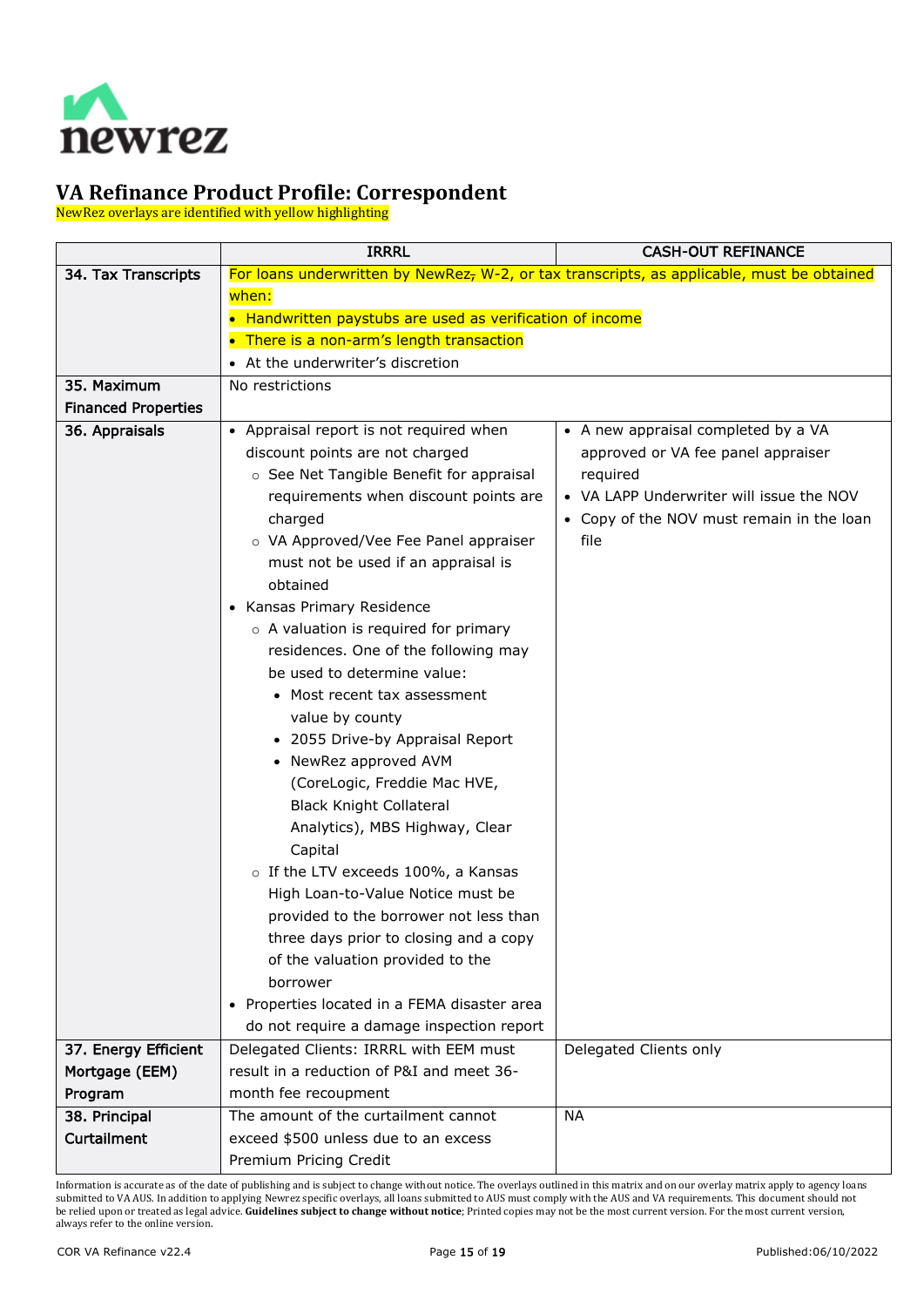

NewRez overlays are identified with yellow highlighting

<span id="page-15-3"></span><span id="page-15-2"></span><span id="page-15-1"></span><span id="page-15-0"></span>

|                    | <b>IRRRL</b>                                                                       | <b>CASH-OUT REFINANCE</b>                                |  |
|--------------------|------------------------------------------------------------------------------------|----------------------------------------------------------|--|
| 39. Escrow Waivers | Not permitted                                                                      |                                                          |  |
| 40. Disclosures    | • Two IRRRL Loan Comparison & Recoup                                               | Two VA Cash-out Refinance disclosures<br>$\bullet$       |  |
|                    | Statements are required.                                                           | are required                                             |  |
|                    | • Initial disclosure with application package                                      | Initial disclosure with application and one<br>$\bullet$ |  |
|                    | to be based on Loan Estimate and Final                                             | at closing that compare terms of the                     |  |
|                    | disclosure to be based on Closing                                                  | refinance loan with loan being refinanced                |  |
|                    | Disclosure                                                                         | and amount of home equity being                          |  |
|                    |                                                                                    | removed. See VA Circular 26-19-05 for                    |  |
|                    |                                                                                    | details                                                  |  |
|                    |                                                                                    | • Veteran must sign (wet sign or e-sign) to              |  |
|                    |                                                                                    | certify receipt of disclosures                           |  |
| 41. Resources      | <b>Access VA Circulars</b>                                                         |                                                          |  |
| 42. Ineligible     | • Farm Residence Loans                                                             |                                                          |  |
| Program            | <b>HFA Programs</b>                                                                |                                                          |  |
|                    | • HPML Loans                                                                       |                                                          |  |
|                    | • High Cost Loans                                                                  |                                                          |  |
|                    | • Rehabilitations loans                                                            |                                                          |  |
|                    | • Specially Adapted Housing                                                        |                                                          |  |
|                    | • Supplemental Loans                                                               |                                                          |  |
|                    |                                                                                    |                                                          |  |
|                    | In addition to the above, the following are not eligible for Non-Delegated Clients |                                                          |  |
|                    | • Energy Efficient Mortgages (EEM) (Non-Delegated Clients)                         |                                                          |  |
|                    | • Single-Close transactions                                                        |                                                          |  |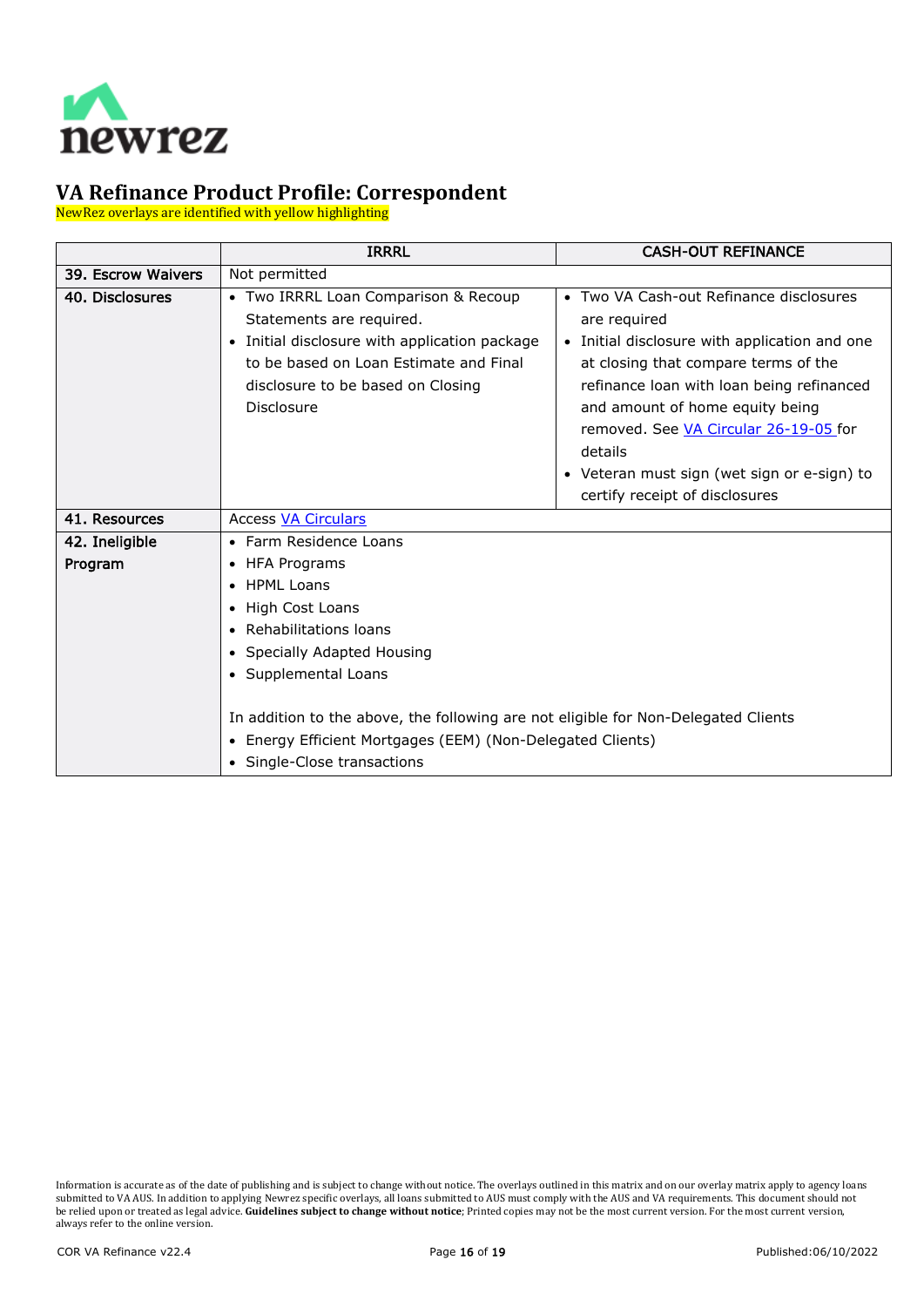

NewRez overlays are identified with yellow highlighting

<span id="page-16-0"></span>

| 43. Version History         |                                                        |                   |  |
|-----------------------------|--------------------------------------------------------|-------------------|--|
| <b>Section</b>              | Update                                                 | Date              |  |
| Ineligible States           | Permit HI for all Clients                              | January 15, 2021  |  |
| Ineligible Property Types   | Manufactured housing not eligible in HI                |                   |  |
| <b>Eligibility Matrices</b> | Loan amount and credit score updates                   | March 30, 2021    |  |
| <b>Manual Underwrite</b>    | Added manual underwrite guidelines                     |                   |  |
| Qualifying Ratios           |                                                        |                   |  |
| <b>Compensating Factors</b> |                                                        |                   |  |
| Mortgage Payment            |                                                        |                   |  |
| History                     |                                                        |                   |  |
| Rental Payment History      |                                                        |                   |  |
| Appraisals                  | Added Kansas valuation determination requirements      | April 15, 2021    |  |
| Loan Terms                  | • Fixed Rate: 10- to 30-year terms in annual           | April 15, 2021    |  |
|                             | increments                                             |                   |  |
|                             | • Removed Custom Loan Term information                 |                   |  |
| Ineligible Property Types   | Add Non-Warrantable Condos as ineligible               | August 13, 2021   |  |
| Seasoning                   | Updated modified mortgage seasoning requirements       | September 1, 2021 |  |
| Ineligible States           | Added: New York is ineligible for Newrez underwriting  | November 12, 2021 |  |
| <b>Eligibility Matrix</b>   | Updated Loan Amt, Credit Score, LTV/CLTV, DTI          | December 17, 2021 |  |
| Seasoning                   | <b>Exempt from Seasoning</b>                           | December 17, 2021 |  |
|                             | • The following types of loans with no payments being  |                   |  |
|                             | refinanced are exempt from the six-month payment       |                   |  |
|                             | seasoning requirements                                 |                   |  |
|                             | o Balloon Mortgages                                    |                   |  |
|                             | o Reverse Mortgages                                    |                   |  |
|                             | o Non-mortgage Debt (e.g., Tax Liens, Mechanics        |                   |  |
|                             | Liens)                                                 |                   |  |
|                             | o Construction Loans                                   |                   |  |
|                             | • Construction to Permanent loans is exempt from 210-  |                   |  |
|                             | day seasoning requirement                              |                   |  |
| Housing Payment History     | <b>IRRRL</b>                                           | December 17, 2021 |  |
|                             | • Non-Credit Qualify: Must have exited forbearance and |                   |  |
|                             | made six payments within the month due                 |                   |  |
|                             | • Credit Qualify: Must have exited forbearance and     |                   |  |
|                             | made one payment within the month due                  |                   |  |
|                             | • Delegated Clients - Follow VA                        |                   |  |
|                             |                                                        |                   |  |
|                             | Cash-Out Refinance                                     |                   |  |
|                             | For loans underwritten by Newrez                       |                   |  |
|                             | • Follow AUS except                                    |                   |  |
|                             | o Type 1 Cash-out Refi: 1x30x12                        |                   |  |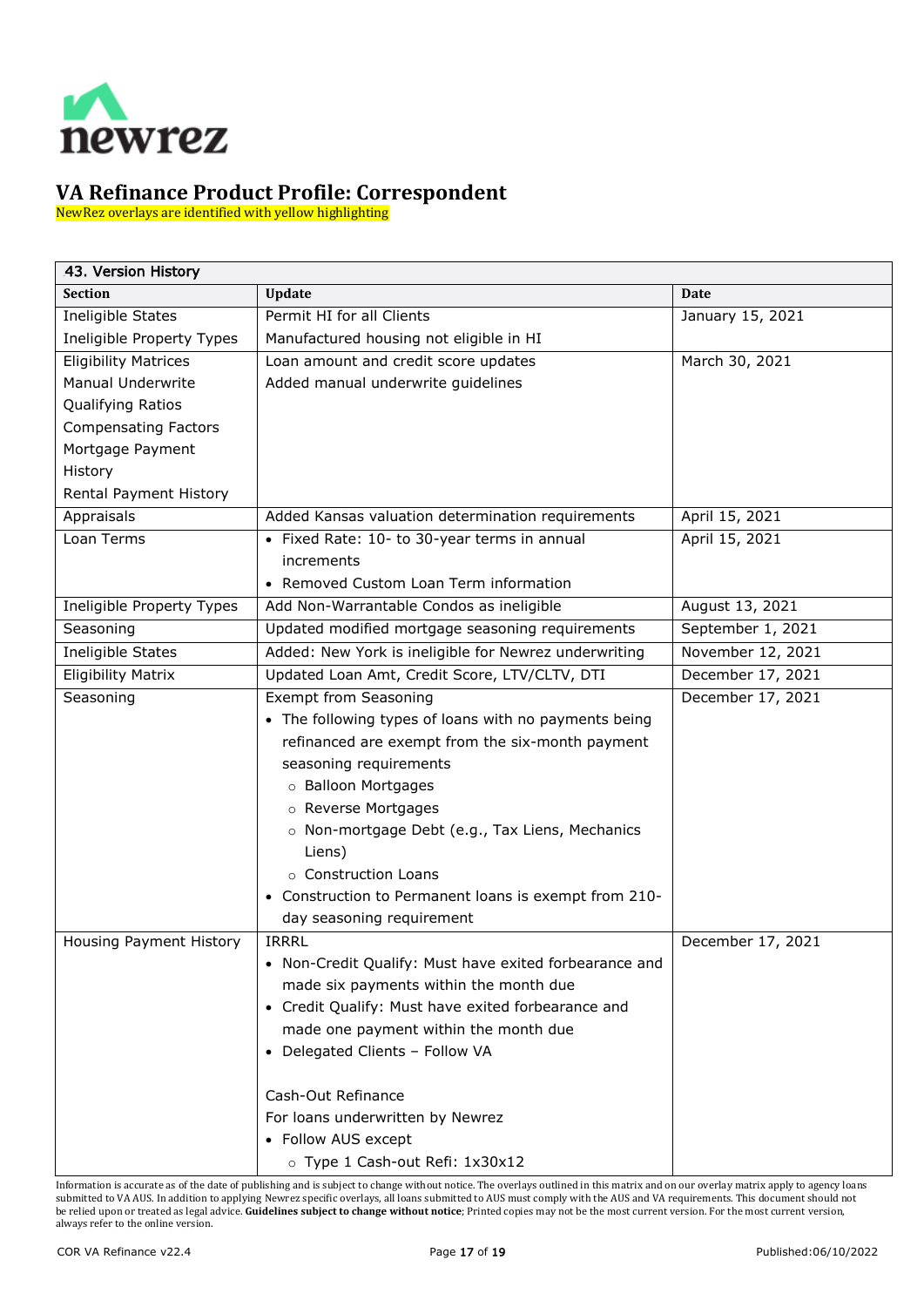

NewRez overlays are identified with yellow highlighting

|                             | o Type 2 Cash-out Refi: 0x30x12                            |                   |
|-----------------------------|------------------------------------------------------------|-------------------|
| <b>Texas Owner Occupied</b> | A copy of the current mortgage or note is required to      | December 17, 2021 |
| Properties                  | determine the previous terms are not subject to Texas      |                   |
|                             | Section 50(a)(6) (also known as Home Equity Deed of        |                   |
|                             | Trust, Home Equity Installment Contract or Residential     |                   |
|                             | Home Loan Deed of Trust) (Non-Delegated Clients only)      |                   |
|                             |                                                            |                   |
|                             | Cash-Out Refinance                                         |                   |
|                             | Added the following: Lender must provide the Notice of     |                   |
|                             | Refinance of a Texas Home Equity Loan Pursuant to          |                   |
|                             | Subsection (f)(2) no later than the third business day     |                   |
|                             | after the loan application date and at least 12 days prior |                   |
|                             | to closing                                                 |                   |
| Non-Occupant Co-            | Cash-Out Refinance                                         | December 17, 2021 |
| borrower                    | • The Veteran-borrower must occupy the subject             |                   |
|                             | property. Non-occupant borrowers may be eligible per       |                   |
|                             | VA Joint Loan policy                                       |                   |
| <b>Tax Transcripts</b>      | Removed transcripts for self-employment income, rental     | December 17, 2021 |
|                             | income, dividend/ interest                                 |                   |
| <b>Employment Income</b>    | Removed below                                              | December 17, 2021 |
|                             | • Colorado                                                 |                   |
|                             | o Income must be stated on the application                 |                   |
|                             | o Verification or analysis of income not required          |                   |
| <b>Employment Income</b>    | Added Non-Credit Qualifying Illinois information to        | February 28, 2022 |
|                             | <b>IRRRL</b>                                               |                   |
| <b>Incidental Cash Back</b> | $\bullet$ IRRRL                                            | February 28, 2022 |
|                             | • Incidental cash back to the borrower permitted for       |                   |
|                             | minor closing adjustments not to exceed \$500              |                   |
|                             | No cash back permitted for owner occupied<br>$\bullet$     |                   |
|                             | properties located in Texas)                               |                   |
| <b>Eligibility Matrix</b>   | Update to grids, Remove Residual Income requirements       | February 28, 2022 |
|                             | for higher DTIs, add additional loan amounts, credit       |                   |
|                             | scores, DTI, align Manufactured Homes                      |                   |
| <b>Eligibility Matrix</b>   | VA Type 1and 2 Cash -Out Refi                              | May 10, 2022      |
|                             | Restricted below superscript to Fixed Rate                 |                   |
|                             | Fixed Rate: LTV > 90% is available for only a 360-         |                   |
|                             | month term                                                 |                   |
|                             |                                                            |                   |
|                             | ARMS: Maximum LTV <= 90%                                   |                   |
| Ineligible Properties       | Removed the below Ineligible Manufactured Home             | June 06, 2022     |
|                             | Property Types. These are now eligible                     |                   |
|                             | Condo                                                      |                   |